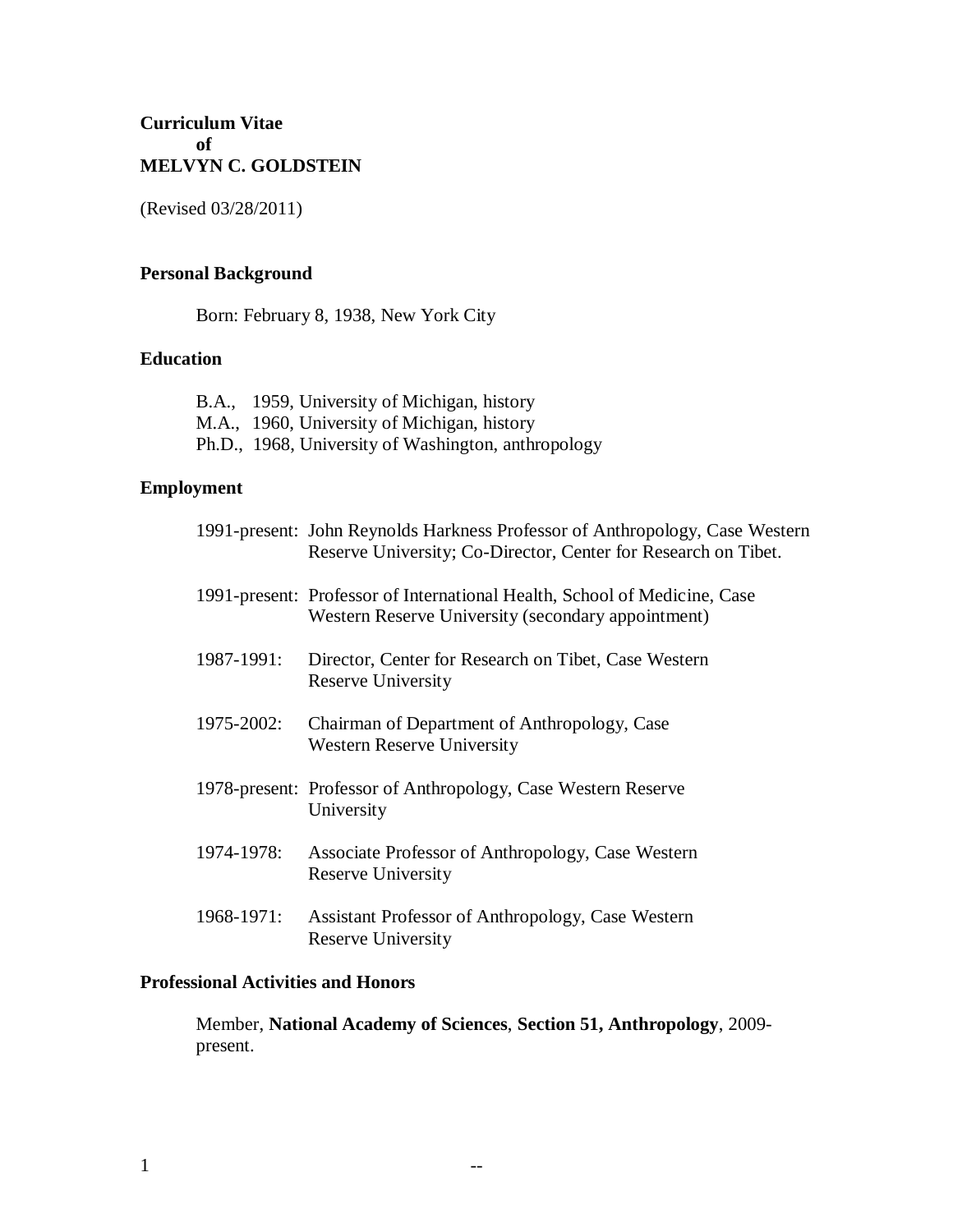The Association for Asian Studies"s **Joseph Levenson Prize for best monograph on Twentieth-Century China in 1989: Honorable Mention**: ("A History of Modern Tibet, 1913-51: The Demise of the Lamaist State").

Member, **National Committee on United States-China Relations,** 1997-present.

Board of Directors, **Tibet Poverty Alleviation Fund**, 1997-2009.

Member, Advisory Committee, **Inner Asia**, 1998-present.

Member, International Commission on Aging, **International Union of Anthropological and Ethnological Sciences (IUAES).**

Member, International Commission on Nomadic Peoples. **International Union of Anthropological and Ethnological Sciences (IUAES).**

Member, Editorial Board, **J. of Cross-Cultural Gerontology**, 1996-present.

Executive Board, **Nepal and Himalayan Studies Association** 2003-2006.

Member, Advisory Board, **Peak Enterprise Program of the Mountain Institute (for Tibetan Development)**. 1998-2005.

Member, Senior Advisory Committee, **Mount Everest Binational Nature Reserve Project (Nepal and China), Woodlands Mountain Institute**, 1991-200

Co-Editor-in-Chief, **Journal of Cross-Cultural Gerontology**, 1986-1996.

Member, National Academy of Sciences' **Panel on Grassland Science in Northern China,** 1991.

Member, Tibet Fact-Finding delegation; **National Committee on United States-China Relations,** 1991.

Who's Who in America, Who"s Who in American Education, Contemporary Authors, Who's Who in Social Sciences Higher Education, Who"s Who in the World

#### **Research Grants and Fellowships (excludes student dissertation awards)**

#### **Completed**

1961-1964 National Defense Educational Act, Title IV: *Tibetan Language.*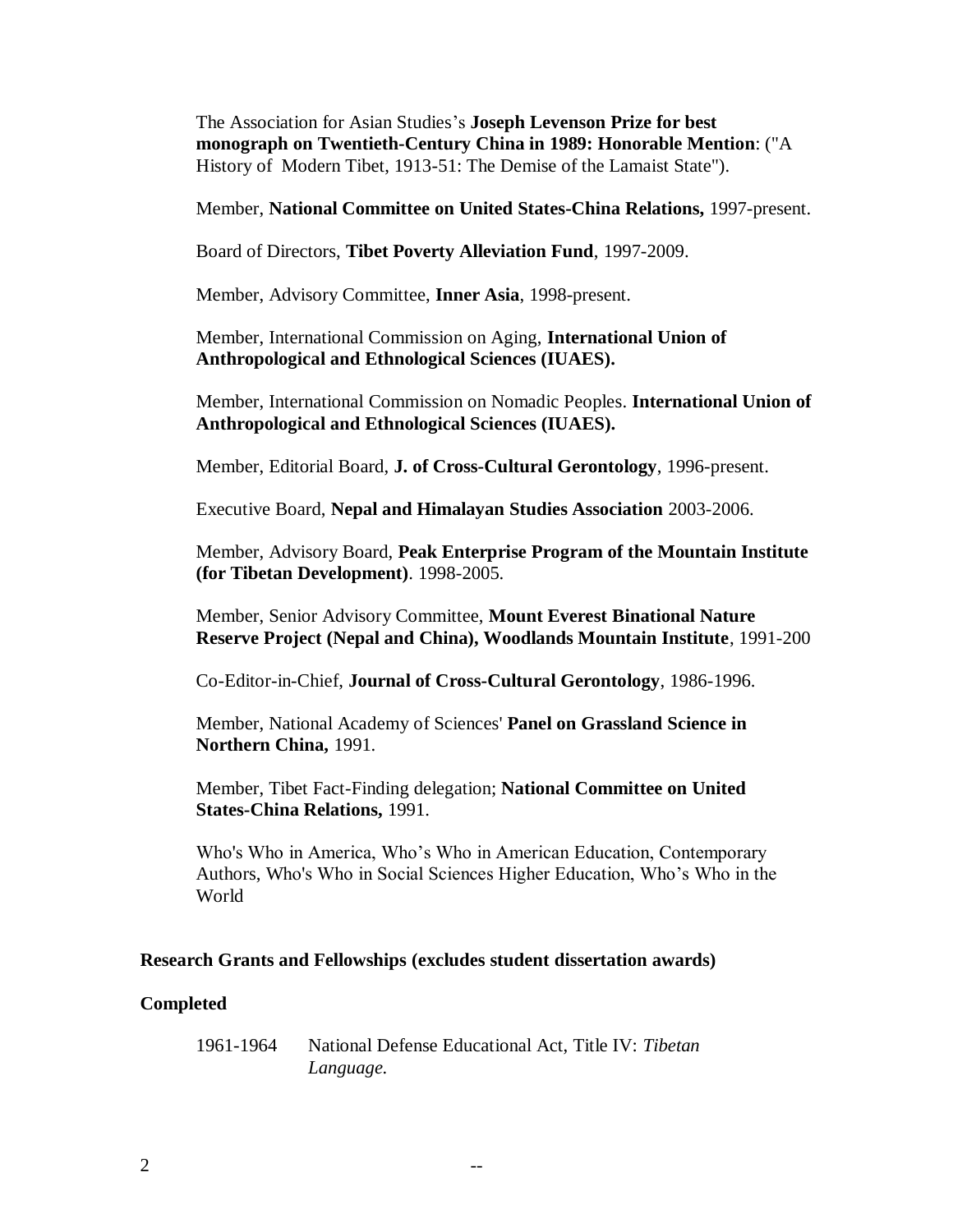| 1965      | American Institute of Indian Studies Fellowship: The Study<br>of Tibetan Social Organization in India.                                                    |
|-----------|-----------------------------------------------------------------------------------------------------------------------------------------------------------|
| 1966      | American Institute of Indian Studies Fellowship: The Study<br>of Tibetan Social Organization in India. Fellowship for<br>additional year.                 |
| 1967-1968 | National Institute of Mental Health: Dissertation<br>Fellowship.                                                                                          |
| 1970-1972 | Office of Education, Institute for International Studies:<br>Modern Tibetan-English Dictionary. (PI.)                                                     |
| 1973-1974 | <b>Extension of Modern Tibetan-English Dictionary Project</b><br>(Principal Investigator).                                                                |
| 1973-1974 | American Council of Learned Societies: Senior Fellowship<br>for research in Northwest Nepal.                                                              |
| 1976      | National Institute of Health, NICHD, Population Research<br>Institute: Traditional Fertility in N.W. Nepal (HDO-8984-01),<br>$(PI.)$ .                    |
| 1980      | American Council of Learned Societies: Research on<br>Lhasa Street Songs.                                                                                 |
| 1980-1981 | National Geographic Society, Committee for Research and<br>Exploration: A Social, Ecological and Demographic Study of<br><b>Buddhist Monasticism, PI.</b> |
| 1980-1982 | Department of Education, Institute for International<br>Studies: English-Tibetan Dictionary (G 00800 1738) PI.                                            |
| 1980-1982 | National Endowment for the Humanities: English-<br>Tibetan Dictionary (RT00066-80-1374) (PI).                                                             |
| 1980-1981 | <b>Cleveland Foundation:</b><br>Health Care Utilization Behavior in Cleveland's West Side.                                                                |
| 1981-1983 | National Institute of Health, NICHD, Population Research<br>Institute: The Cost/Value of Children in Urban Nepal (PI) (HD-<br>13827-01A1), PI.            |
| 1982      | The Population Council:<br>Determinants of Fertility in Urban Nepal (PI).                                                                                 |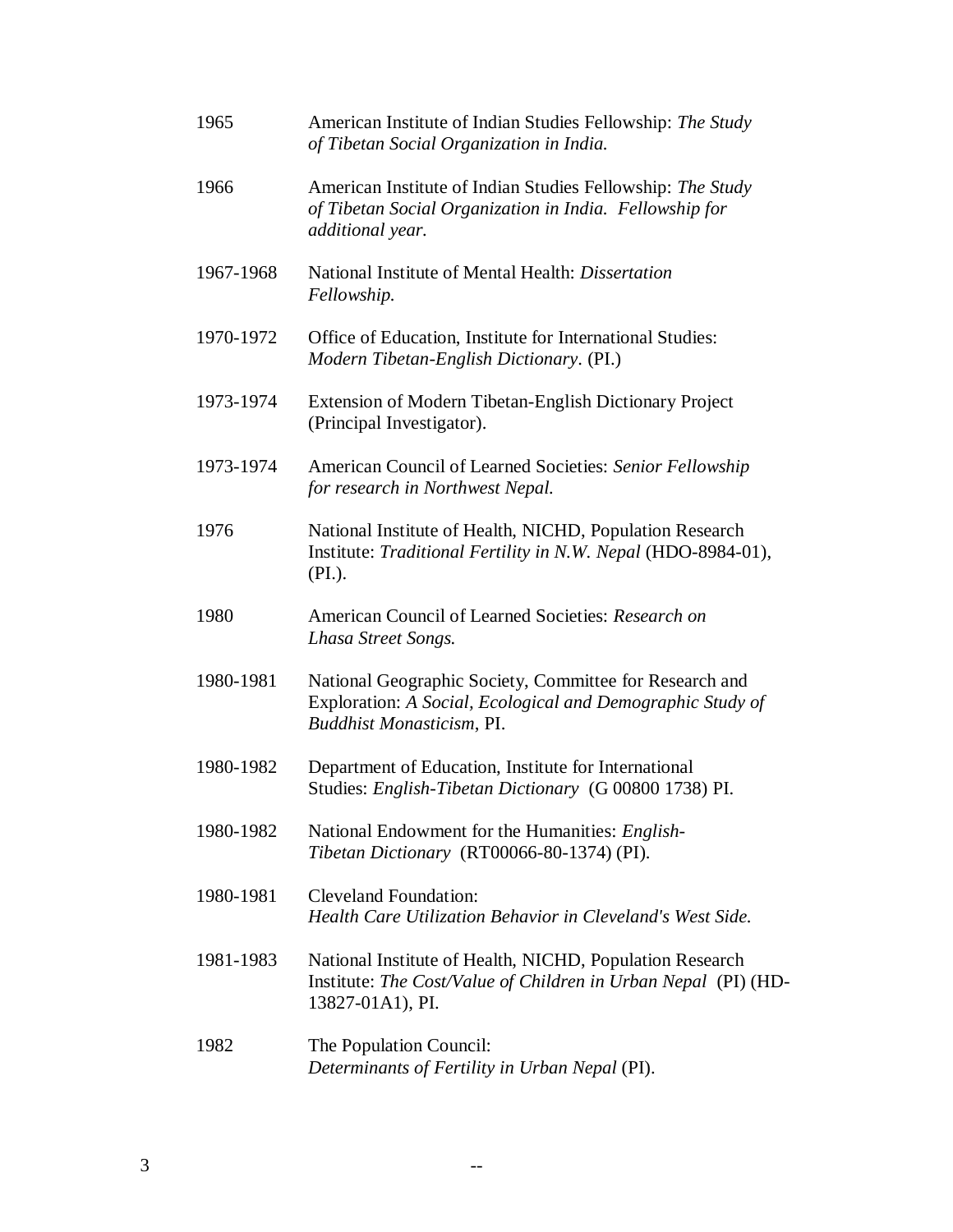| 1982-1984 | National Endowment for the Humanities:<br>Modern Tibetan History: 1913-51 (RO-20261-82) (PI).                                                                                                                                                    |
|-----------|--------------------------------------------------------------------------------------------------------------------------------------------------------------------------------------------------------------------------------------------------|
| 1982-1984 | Smithsonian Institution:<br>Modern Tibetan History: 1913-51 (PI).                                                                                                                                                                                |
| 1983      | <b>National Science Foundation:</b><br>The Effect of Lifelong High Levels of Physical Activity on<br>The Aging Process. (Co-PI).                                                                                                                 |
| 1985      | National Endowment for the Humanities:<br>Modern Tibetan History: 1913-51--Supplement (RO-20886-85)<br>(PI).                                                                                                                                     |
| 1985      | National Academy of Sciences:<br>National Program for Advanced Study and Research<br>in China, (CSCPRC) New Lexical Forms in Tibet (Lhasa)"<br>in China, (CSCPRC) Tibetan Pastoral Nomads: Cultural and<br><i>Ecological Perspectives.</i> (PI). |
| 1986      | National Academy of Sciences:<br>National Program for Advanced Study and Research<br>in China, (CSCPRC) Tibetan Pastoral Nomads: Cultural and<br>Ecological Perspectives. (PI).                                                                  |
| 1986-1988 | National Geographic Society:<br>Committee for Exploration and Research<br>Tibetan Pastoral Nomads: Cultural and Ecological<br><i>Perspectives.</i> (#3322-86), (PI).                                                                             |
| 1986-1989 | Department of Education, Institute of International<br>Studies: A Grammar-Reader of Literary Tibetan,<br>(PI).                                                                                                                                   |
| 1987      | National Geographic Society:<br>Committee for Exploration and Research,<br>Supplement to Tibetan Pastoral Nomads Project.                                                                                                                        |
| 1987      | <b>National Science Foundation:</b><br>Hypoxemia and Pastoral nomadism in the Tibet Autonomous<br>Region of China, (Co-PI).                                                                                                                      |
| 1987-1990 | National Institute on Aging:<br>The Impact of China's Economic Reforms on the<br><i>Elderly</i> . (1-RO1- AG06793-01), (PI).                                                                                                                     |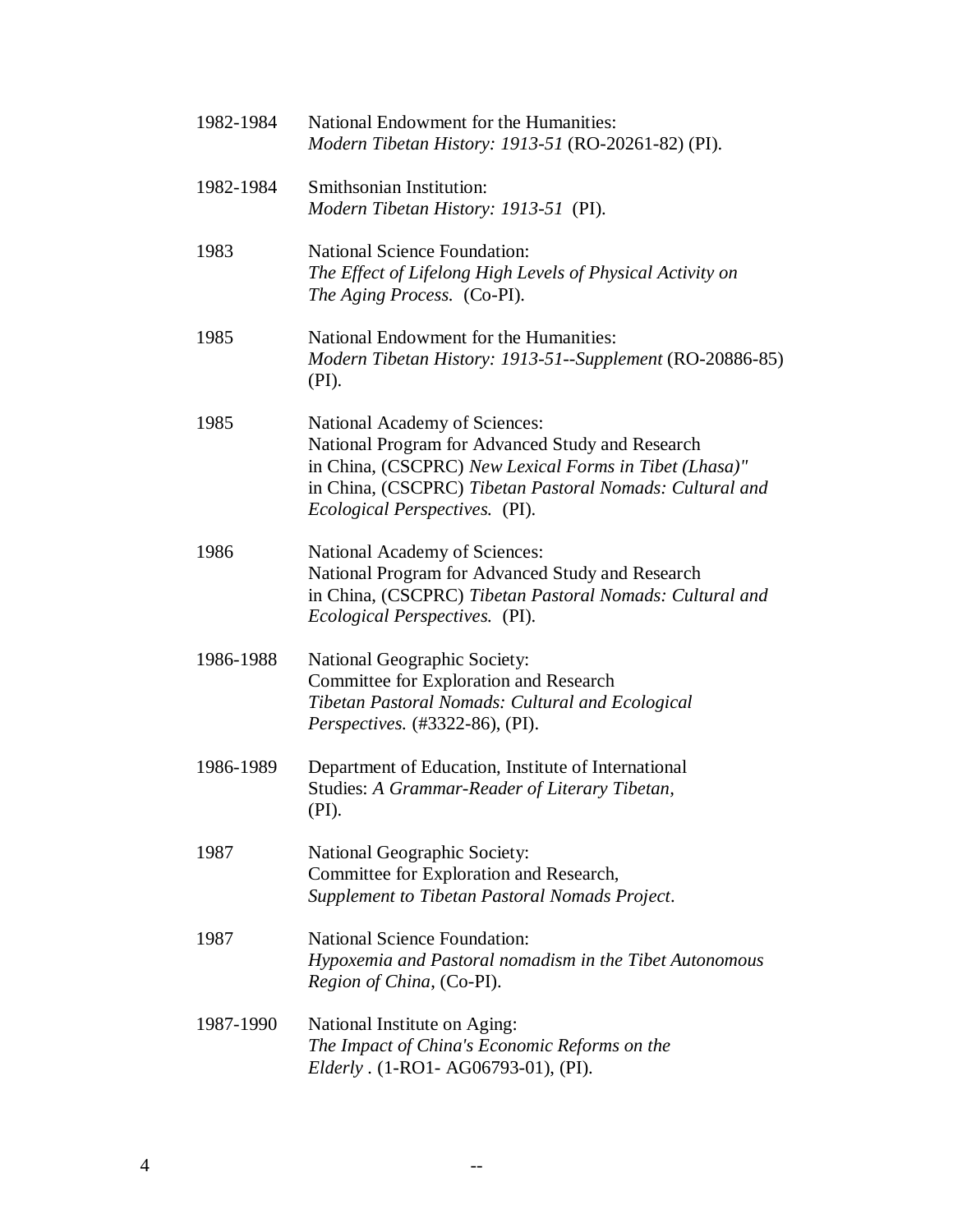| 1989-1991 | National Academy of Sciences:<br>National Program for Advanced Study and Research in China,<br>(CSCPRC) A study of the social, economic and political<br>organization of Tibetan large-scale monasticism during the<br>traditional period. (PI). |
|-----------|--------------------------------------------------------------------------------------------------------------------------------------------------------------------------------------------------------------------------------------------------|
| 1989-1992 | National Endowment for the Humanities<br>A study of the social, economic and political organization of<br>Tibetan large-scale monasticism during the traditional period.<br>$(RO-21860-89)$ , $(PI)$ .                                           |
| 1990-1991 | IREX (International Research and Exchange Board)<br>A study of nomadic pastoralism in the Mongolian People's<br>Republic (PI)                                                                                                                    |
| 1990      | National Geographic Society:<br>Committee for Exploration and Research,<br>Follow-up Study on Tibetan Pastoral Nomads, (PI).                                                                                                                     |
| 1992      | <b>IREX</b> (International Research and Exchange Board)<br>A follow-up study of nomadic pastoralism in<br>Mongolia (Principal Investigator), (PI).                                                                                               |
| 1992-1994 | National Endowment for the Humanities<br>A social and political history of Tibet, 1951-59.<br>(Principal Investigator) (RO-22251-91), (PI)                                                                                                       |
| 1992      | National Geographic Society:<br>Committee for Exploration and Research,<br>Mongolia's Pastoral Nomads, (PI).                                                                                                                                     |
| 1995      | National Geographic Society:<br>Committee for Exploration and Research,<br>Tibetan nomad follow-up study (#5603-95, (PI).                                                                                                                        |
| 1994-1996 | Department of Education, International Studies Division<br>A Comprehensive Tibetan-English Dictionary of Modern Tibetan<br>$(PO-17A-30010-94)$ , $(PI)$ .                                                                                        |
| 1994-1996 | National Endowment for the Humanities<br>A social and political history of Tibet, 1951-59 (supplement) (RO<br>$-22754-94$ ). (PI). (RO $-22251-91$ ).                                                                                            |
| 1995-1997 | National Endowment for the Humanities<br>A lexicon of traditional Tibetan government terminology (RT-<br>21671-95), (PI). (RT-21671-95).                                                                                                         |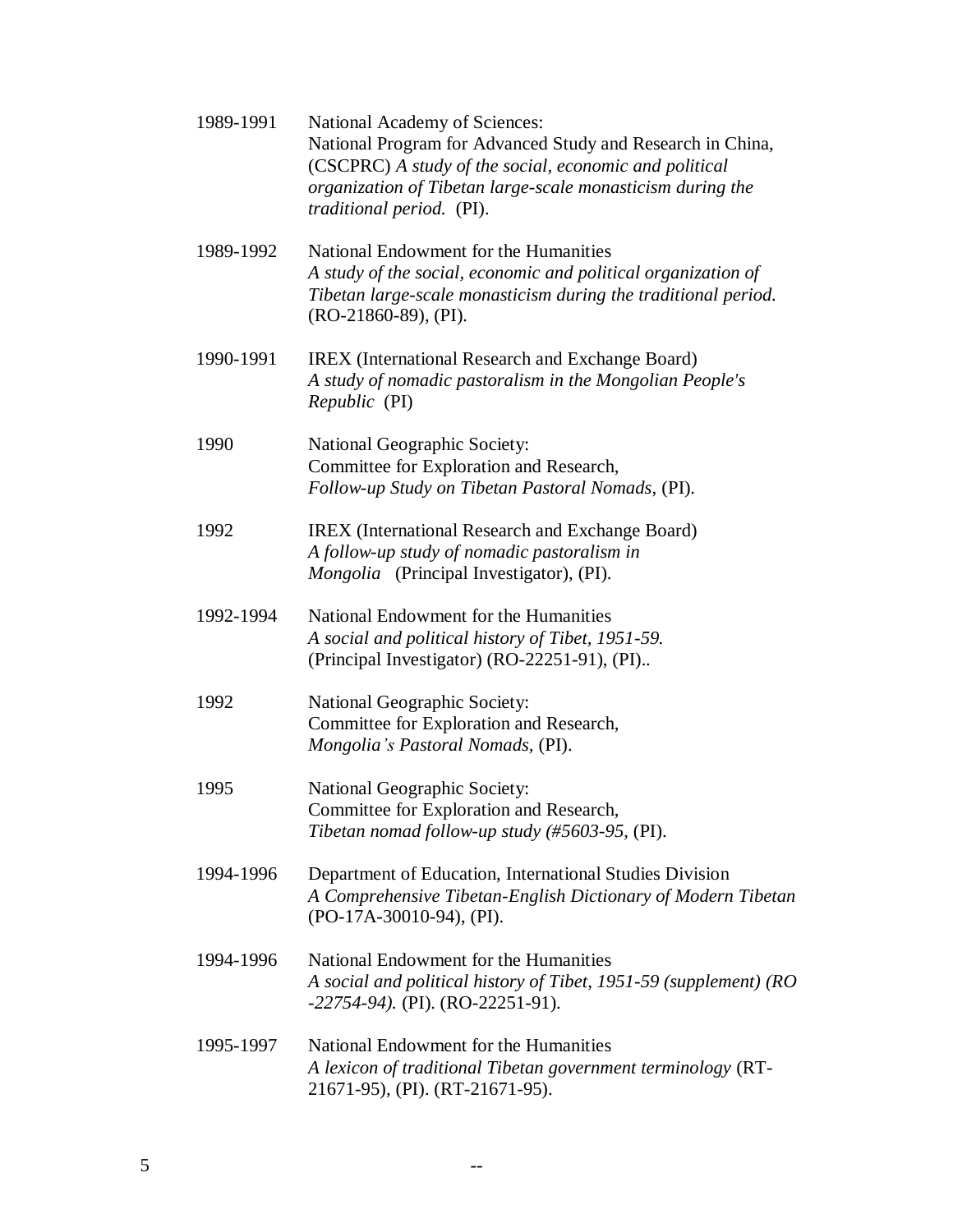| 1997-2001 | Henry Luce Foundation, China Research Competitive Program<br>Impact of post-Mao reforms on rural Tibet, (PI).                                          |
|-----------|--------------------------------------------------------------------------------------------------------------------------------------------------------|
| 2000-2004 | National Endowment for the Humanities<br>A social and political history of the Cultural Revolution in<br><i>Tibet,</i> (RZ-20585-00), (PI).            |
| 2005-2006 | Wenner-Gren Foundation for Anthropological Research<br>Nomadic Pastoral society in Tibet: A study of twenty years of<br>change and adaptation in Phala |
| 2001-2008 | Henry Luce Foundation<br>Tibetan Oral History and Archive Project, (PI).                                                                               |
| 2005-2007 | National Endowment for the Humanities<br>Oral History of Tibetans in India (RZ-50326-05), (PI).                                                        |

# **Current**

| 2008-2010 | National Endowment for the Humanities<br>Tibetan Voices: An Oral History of Tibetan. (RZ-50845-08),<br>(PI)                                                                                       |
|-----------|---------------------------------------------------------------------------------------------------------------------------------------------------------------------------------------------------|
| 2005-2010 | National Science Foundation (Human and Social Dynamics<br>Program)<br>Economic Development and Intergenerational Relations in the<br>Tibet Autonomous Region of China. (NSF, HSD, 0527500), (PI). |

# **Publications**

# **A. Books, Monographs and Dissertation**

| In preparation | Melvyn C. Goldstein, A History of Modern Tibet, Volume<br>Three, 1955-1957: The Storm Clouds Descend.                                                                                                                                                      |
|----------------|------------------------------------------------------------------------------------------------------------------------------------------------------------------------------------------------------------------------------------------------------------|
| 2011           | Gerard Postiglione, Ben Jiao and Melvyn C. Goldstein. <b>Education</b><br>in the Tibetan Autonomous Region: Policies and<br>practices in rural and nomadic communities, In ed.<br>Janette Ryan. Education Reform in China. London,<br>Routledge Publishers |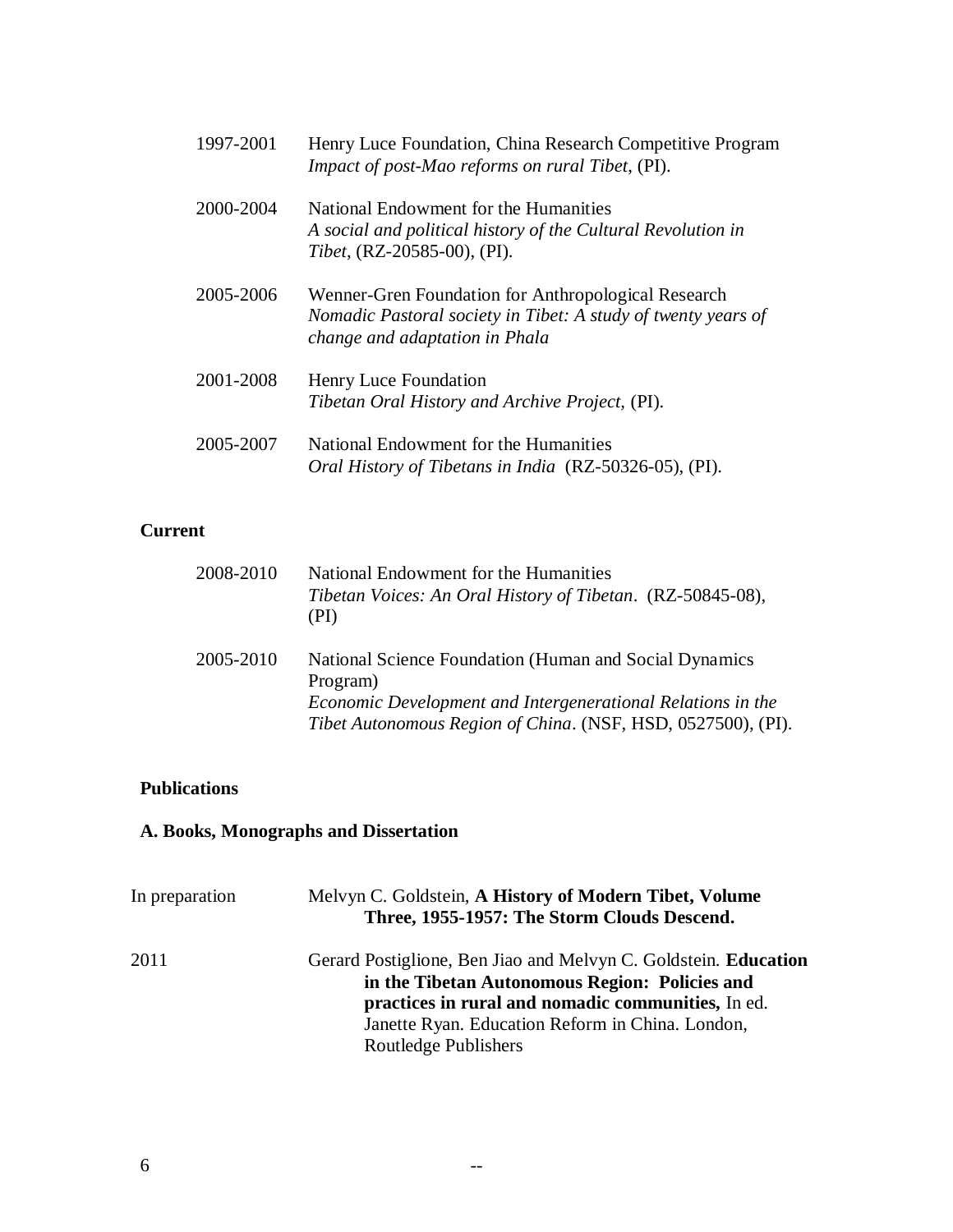| 2009 | Melvyn C. Goldstein, Ben Jiao, Tanzen Lhundrup. On the<br><b>Cultural Revolution in Tibet: The Nyemo incident of</b><br>1969. U. of California Press, pp. 236.<br>[http://www.ucpress.edu/books/pages/11013.php] |
|------|------------------------------------------------------------------------------------------------------------------------------------------------------------------------------------------------------------------|
|      | Paperback edition, 2010                                                                                                                                                                                          |
| 2007 | Melvyn C. Goldstein. A History of Modern Tibet, Volume Two,<br>1951-1955: The Calm Before the Storm. University of<br>California Press, pp .639.<br>[http://www.ucpress.edu/books/pages/10123.php]               |
|      | Paperback edition, 2009                                                                                                                                                                                          |
| 2004 | Melvyn C. Goldstein, Dawei Sherap, William Siebenschuh. A<br><b>Tibetan Revolutionary. The political life of Bapa</b><br>Phüntso Wangye. U. of California Press, pp. 371.                                        |
|      | Paperback edition, 2006.                                                                                                                                                                                         |
|      | [http://www.ucpress.edu/books/pages/9933.html]                                                                                                                                                                   |
|      | Tibetan Language edition: [bod mi gsar brje ba zhig: 'ba'<br>pa phun tshogs dbang rgyal gyi srid don mi tshad dang dus<br>skabs] Dharamsala India, Tibet Times Publishers, 2006.                                 |
|      | Korean Language Edition, Seoul: Silcheon Munhak<br>Publishers, 2010.                                                                                                                                             |
|      | Chinese Language Edition, Hong Kong University Press,<br>2010.                                                                                                                                                   |
| 2001 | Melvyn C. Goldstein. The New Tibetan-English Dictionary of<br><b>Modern Tibetan.</b> U. of California Press, pp. 1,200.                                                                                          |
|      | South Asian Edition, New Delhi: Munshiram Manoharlal<br>Publishers Pvt. Ltd., India, 2004                                                                                                                        |
| 1998 | Melvyn C. Goldstein and M. Kapstein. Eds. <b>Buddhism in</b><br><b>Contemporary Tibet: Religious Revival and National</b><br><b>Identity.</b> U. of California Press, pp. 207.                                   |
|      | Paperback edition, 1999.                                                                                                                                                                                         |
|      | South Asian Edition, Motilal Banarsidass Publishers, India,<br>1999.                                                                                                                                             |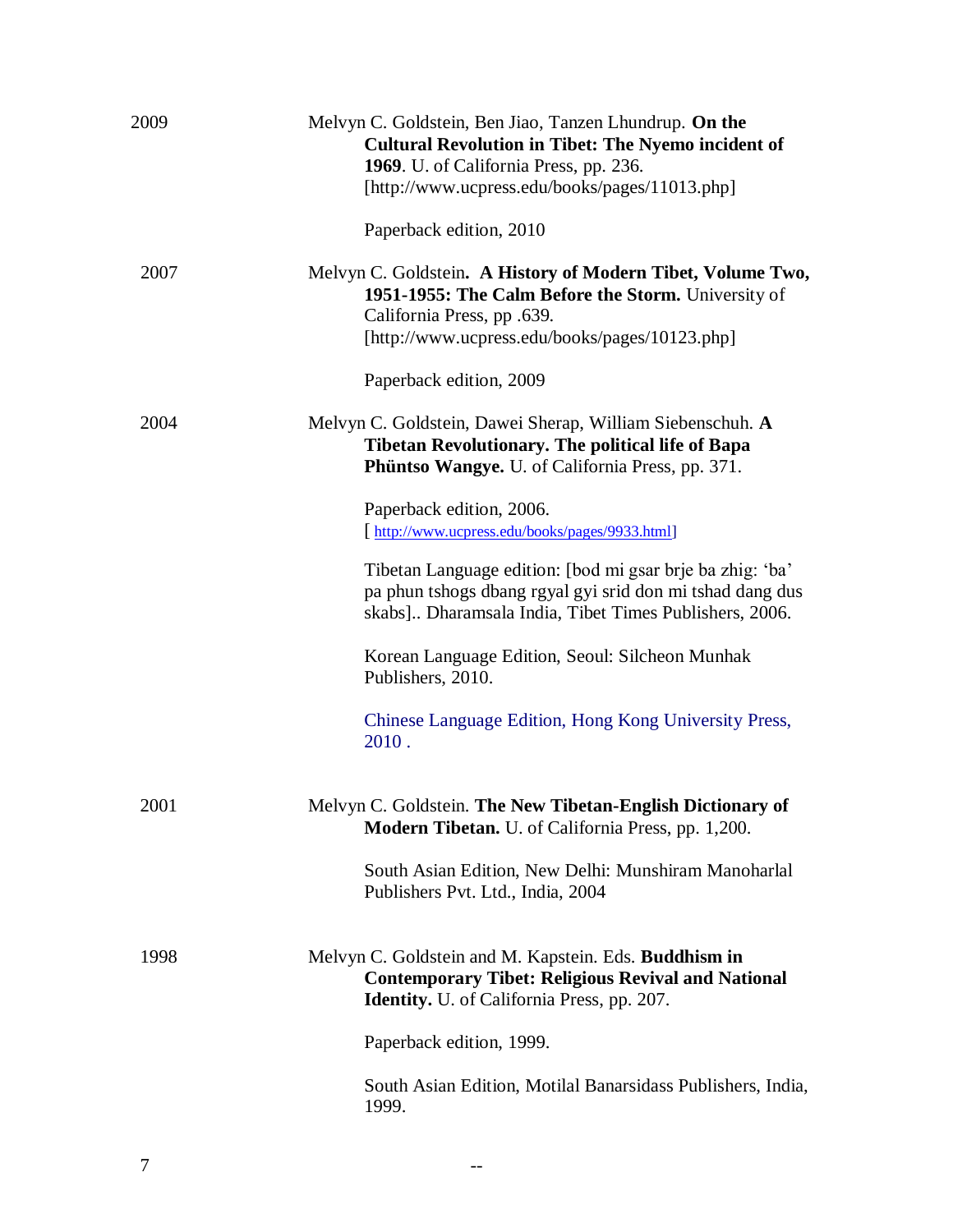| 1997 | Melvyn C. Goldstein. The Snow Lion and the Dragon: China,<br><b>Tibet and the Dalai Lama.</b> U. of California Press, pp. 152.                               |
|------|--------------------------------------------------------------------------------------------------------------------------------------------------------------|
|      | Paperback edition 1999.                                                                                                                                      |
|      | Italian Edition. Baldini & Castoldi, 1998.                                                                                                                   |
|      | Chinese edition, Hong Kong: Mirror Publishers, 2005.                                                                                                         |
| 1997 | Melvyn C. Goldstein, William Siebenschuh, and Tashi Tsering.<br>The Struggle for a Modern Tibet: the Autobiography of<br>Tashi Tsering. M.E.Sharpe, pp. 207. |
|      | Paperback edition, 1999.                                                                                                                                     |
|      | Chinese edition, Hong Kong: Mirror Publishers, 2000                                                                                                          |
|      | Tibetan Edition, 2009.                                                                                                                                       |
|      | French Edition ("Recit de vie de Tashi Tsering: Mon<br>Combat pour un Tibet Moderne." Editions Golias, 2010)                                                 |
| 1994 | Melvyn C. Goldstein and Cynthia M. Beall. The Changing World<br>of Mongolia's Nomads. U. of California Press., pp. 176.                                      |
|      | Paperback edition, 1994.                                                                                                                                     |
|      | German edition (Die Nomaden der Mongolie). DAVerlag<br>Das Andere. 1994; Asian Edition Odyssey Press, Hong<br>Kong 1994.                                     |
| 1993 | Melvyn C. Goldstein and Charlotte Ikels (Guest Editors). "Policy<br>and Aging in Contemporary China." J. of Cross-Cultural<br>Gerontology. Vol. 8, No. 3.    |
| 1991 | Melvyn C. Goldstein. Essentials of Modern Literary Tibetan: A<br>reading course and reference grammar. U. of California<br>Press.                            |
|      | South Asian Edition, New Delhi: Munshiram Manoharlal<br>Publishers Ltd., India.                                                                              |
| 1990 | Melvyn C. Goldstein and Cynthia M. Beall. Nomads of Western<br><b>Tibet: The survival of a way of life. Berkeley: U. of</b><br>California Press.             |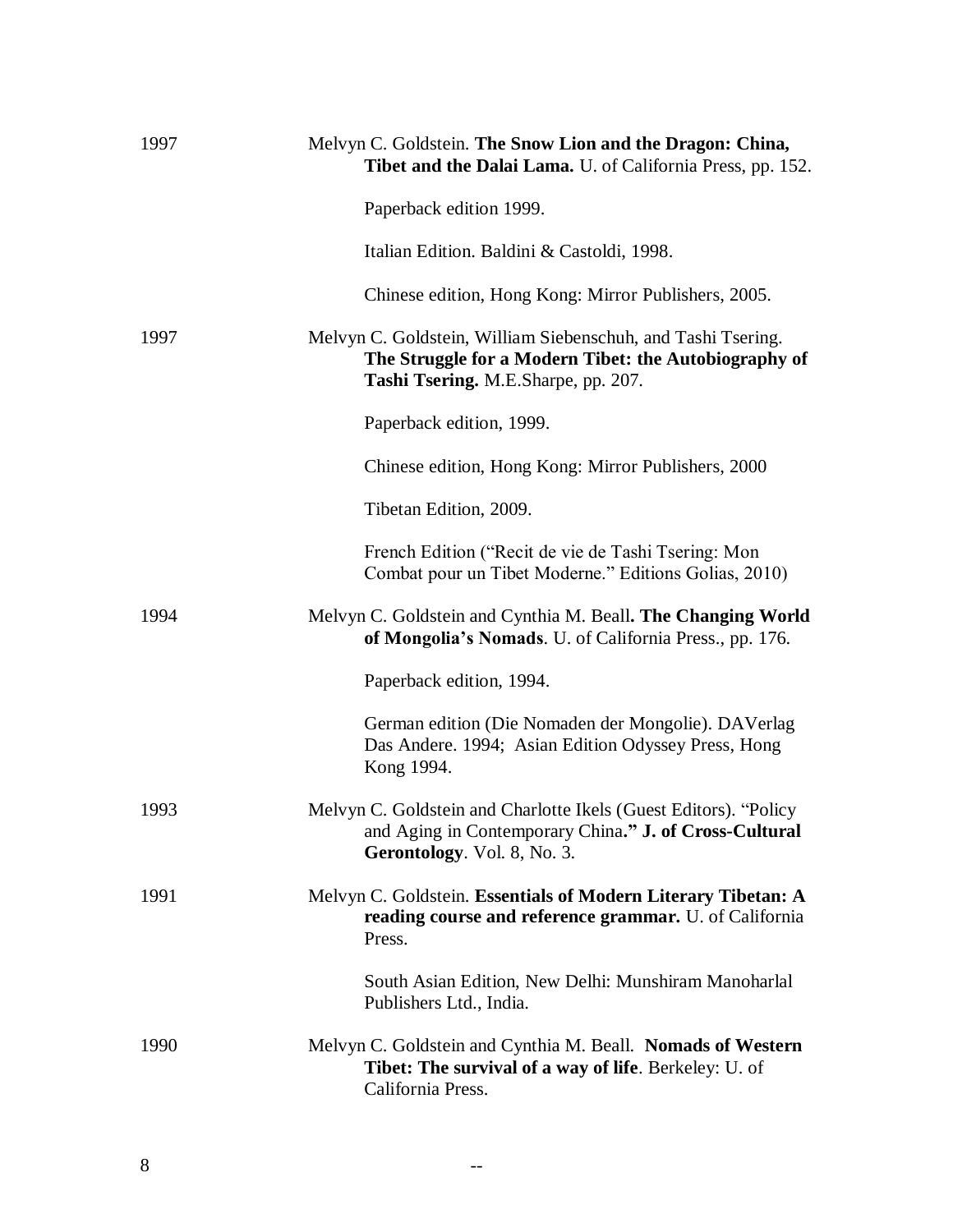|      | Paperback edition 1990                                                                                                                                                                                                     |
|------|----------------------------------------------------------------------------------------------------------------------------------------------------------------------------------------------------------------------------|
|      | Asian Edition, Odyssey Publications, Hong Kong, 1990                                                                                                                                                                       |
|      | British edition, Serindia Publishers, London, 1990                                                                                                                                                                         |
|      | German Edition (Die Nomaden Westtibets). DAVerlag Das<br>Andere 1991,                                                                                                                                                      |
|      | Chinese language edition, 1993.                                                                                                                                                                                            |
| 1989 | Melvyn C. Goldstein. A History of Modern Tibet, 1913-1951:<br>The Demise of the Lamaist State. University of California<br>Press, pp. 898.                                                                                 |
|      | Paperback edition 1991.                                                                                                                                                                                                    |
|      | South Asian Edition 1993                                                                                                                                                                                                   |
|      | Chinese language editions, Beijing 1994, 1997, 2005.                                                                                                                                                                       |
|      | Electronic edition, U. of California, 2000.                                                                                                                                                                                |
| 1987 | Melvyn C. Goldstein. Tibetan Phrasebook, Lonely Planet<br>Publishers, 108 pages.                                                                                                                                           |
| 1984 | Melvyn C. Goldstein. English-Tibetan Dictionary of Modern<br>Tibetan, Berkeley: University of California Press, 485 pgs.                                                                                                   |
|      | Asian Edition, Library of Tibetan Works and Archives, 1986                                                                                                                                                                 |
|      | Revised Asian Edition, Library of Tibetan Works and Archives,<br>1999.                                                                                                                                                     |
| 1982 | Melvyn C. Goldstein. Tibetan for Beginners and Travelers.<br>Kathmandu: Ratna Pustak Bhandar Publishers.                                                                                                                   |
| 1975 | Melvyn C. Goldstein. Tibetan-English Dictionary of Modern<br>Tibetan, Kathmandu: Biblioteca Himalaya Series, II, Vol. 9.,<br>Nepal. pp. 1250.<br>(1980) Second Edition.<br>(1984) Third Edition.<br>(1994) Fourth Edition. |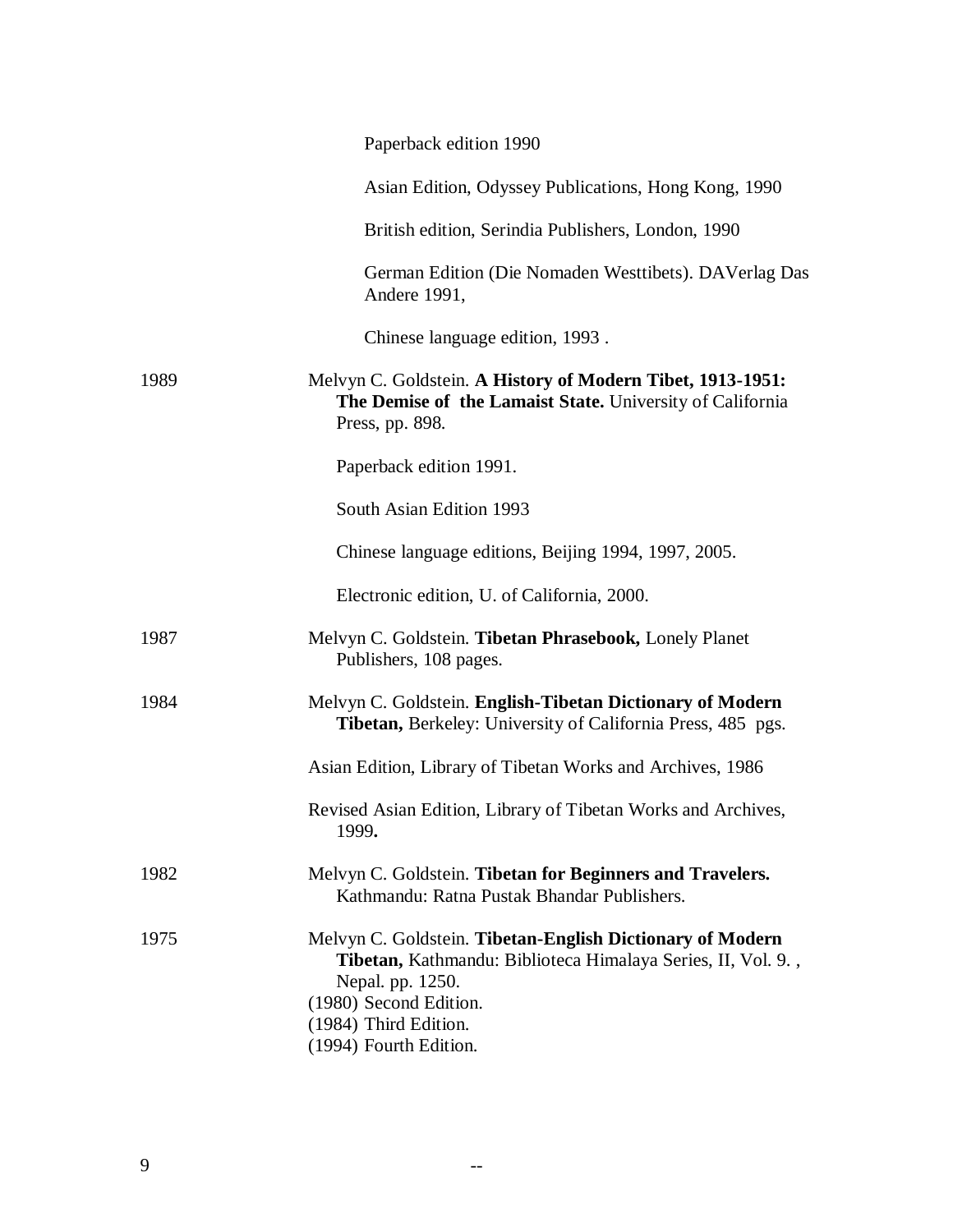| 1973 |      | Melvyn C. Goldstein. Modern Literary Tibetan: A Grammar<br>and Reader, Vol. V. Occasional Papers of the Wolfenden<br>Society on Tibeto-Burmese Linguistics. pp. 350.<br>(1979) Second Edition. India.                                                                                                                   |
|------|------|-------------------------------------------------------------------------------------------------------------------------------------------------------------------------------------------------------------------------------------------------------------------------------------------------------------------------|
| 1970 |      | Melvyn C. Goldstein. Modern Spoken Tibetan: Lhasa Dialect,<br>University of Washington Press, 400 pgs. (with Nawang<br>Nornang)<br>(1979) Second Printing, in Biblioteca Himalaya<br>Series II, Vol. II.<br>(1979) Translation into French. Kagyu Dzong, Tibetan<br>Buddhist Centre in Paris.<br>(1984) Third Printing. |
| 1968 |      | Ph.D. Dissertation: An Anthropological Analysis of the<br><b>Tibetan Political System, University Microfilms.</b>                                                                                                                                                                                                       |
|      |      | B. Articles (excludes book reviews)                                                                                                                                                                                                                                                                                     |
| 102. |      | accepted Geoff Childs, Melvyn C. Goldstein, and Puchung Wangdui<br>"An Entrepreneurial Transition? Development and Economic Mobility in<br>Rural Tibet." Himalaya                                                                                                                                                       |
| 101. |      | Geoff Childs, Melvyn C. Goldstein, and Puchung Wandui. "What to do<br>with unmarried daughters? Modern solutions to a traditional dilemma in a<br>polyandrous Tibetan society." Forthcoming in Caroline Bretell and<br>Carolyn Sargent. Gender in Cross Cultural Perspective, 6 <sup>th</sup> Edition,<br>Pearson, nd.  |
| 100. |      | accepted Geoff Childs, Melvyn C. Goldstein, and Puchung Wangdui<br>"Balancing People, Policies, and Resources in Rural Tibet." In, Eduardo<br>Brondizio and Emilio F. Moran (eds.), Human-Environment<br><b>Interactions: Current and Future Directions.</b>                                                            |
| 99.  |      | 2011 G. Childs, M. C. Goldstein, P Wangdui. "Externally-resident daughters,<br>social capital, and support for the elderly in rural Tibet." Journal of<br><b>Cross-Cultural Gerontology</b> , 26: 1-22                                                                                                                  |
| 98.  |      | 2010 Goldstein, M.C., G. Childs, Phujung Wangdui. "Beijing's "People First"<br>development initiative for the Tibet Autonomous Region's rural sector-a<br>case study from the Shigatse area." The China Journal, Vol. 63: 59-78.                                                                                        |
| 97   | 2010 | Goldstein, M.C. Tibetan Buddhism and Mass Monasticism. In Adeline<br>Herrou and Gisele Krauskopff (eds.), Des moines et des moniales dans le<br>monde. La vie monastique dans le miroir de la parenté. Presses<br>Universitaires de Toulouse le Mirail.                                                                 |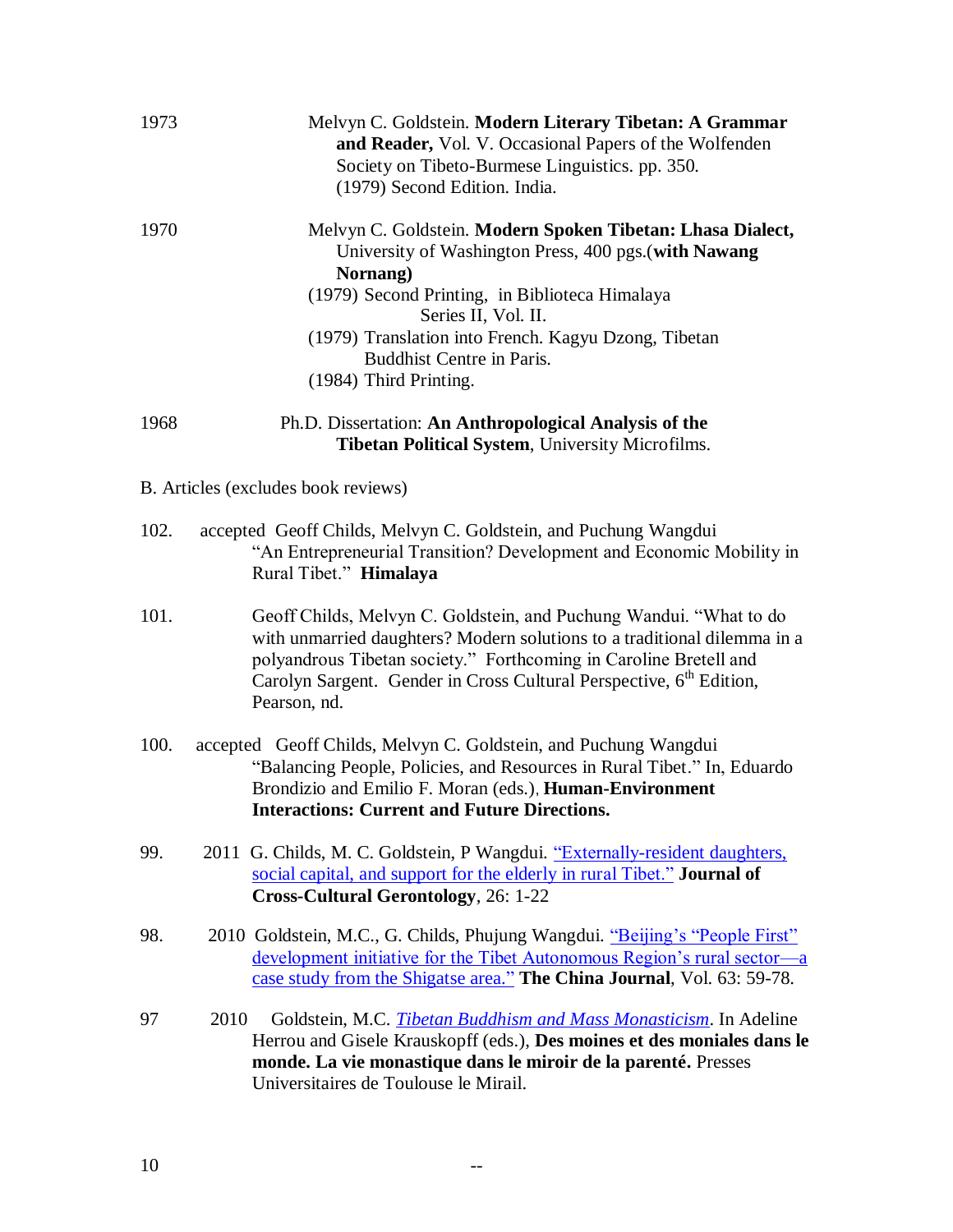- 96 2008 Goldstein, M.C., Ben Jiao, Tanzen Lhundup. *[Conflict During the Cultural](http://www.case.edu/affil/tibet/documents/ASurveypublishedpaper.pdf) [Revolution: On The Nyemo Ani incident of 1969](http://www.case.edu/affil/tibet/documents/ASurveypublishedpaper.pdf)*. In Huber and Pirie (eds.), **Conflict in Tibet**. Brill Publishers.
- 95. 2008 Goldstein, M.C., G. Childs and Puchung Wangdui *['Going for Income in Village Tibet': A Longitudinal Analysis of Change](http://www.case.edu/affil/tibet/documents/ASurveypublishedpaper.pdf) [and Adaptation, 1997-98 to 2006-07](http://www.case.edu/affil/tibet/documents/ASurveypublishedpaper.pdf)*. **Asian Survey.** 48:3 (May/June), pp. 513-534.
- 94. 2005 Goldstein, M.C., Ben Jiao, C.M. Beall, Phuntso Tsering. *[Development and](http://www.cecc.gov/pages/roundtables/031904/Goldstein2004Tibet.pdf?PHPSESSID=24cb69a95b2ff6c55741573b837c7efd) [Change in Rural Tibet: Problems and Adaptation.](http://www.cecc.gov/pages/roundtables/031904/Goldstein2004Tibet.pdf?PHPSESSID=24cb69a95b2ff6c55741573b837c7efd)* Republished in Dreyer and Sautman. **Contemporary Tibet: Politics, Development and Society in a Disputed Region**. M.E. Sharpe Publishers.
- 93. *2005* Goldstein, M.C. *[The United States, Tibet and the Cold War: contemporary](http://www.case.edu/affil/tibet/tibetanSociety/documents/TheUnitedStatesTibetandtheColdWar.pdf) [perspectives](http://www.case.edu/affil/tibet/tibetanSociety/documents/TheUnitedStatesTibetandtheColdWar.pdf)*. **Journal of Cold War Studies**, Volume 8 (3) :145-164.
- 92 2005 Geoff Childs, Melvyn Goldstein, Ben Jiao, Cynthia Beall. *[Tibetan](http://www.case.edu/affil/tibet/booksAndPapers/Tibetan.fertility.transitions.in.china.and.south.asia.pdf) [Fertility Transitions in China and south Asia](http://www.case.edu/affil/tibet/booksAndPapers/Tibetan.fertility.transitions.in.china.and.south.asia.pdf)*. **Population and Development Review (31):2: 337-351.**
- 91. 2004 Cynthia M. Beall, Kijoung Song, Robert C.Elston, Melvyn C. Goldstein. *[Higher offspring survival among Tibetan women with high oxygen](http://www.case.edu/affil/tibet/booksAndPapers/beall,%20song,%20elston%20&%20goldstein%202004.pdf) [saturation genotypes residing at 4000 m](http://www.case.edu/affil/tibet/booksAndPapers/beall,%20song,%20elston%20&%20goldstein%202004.pdf)*. **Proceedings of the National Academy of Sciences**.
- 90. 2004 Goldstein, M.C., *Sino-Tibetan relations in the Twentieth Century*, **In Governing China's Multiethnic Frontiers**, M. Rossabi (ed.), U. of Washington Press, pp. 186-229.
- 89. 2003 Goldstein, M.C. *[On Modern Tibetan History: Moving Beyond Stereotypes](http://www.case.edu/affil/tibet/documents/Di4700702151414.pdf)*. In Alex McKay (Ed.) **Tibet and her Neighbours. A History** London: Edition Hansjoerg Mayer, pp. 219-226.
- 88. 2003 Goldstein, M.C., Ben Jiao, C.M. Beall, Phuntso Tsering. *[Development and](http://www.cecc.gov/pages/roundtables/031904/Goldstein2004Tibet.pdf?PHPSESSID=24cb69a95b2ff6c55741573b837c7efd) [Change in Rural Tibet: Problems and Adaptation.](http://www.cecc.gov/pages/roundtables/031904/Goldstein2004Tibet.pdf?PHPSESSID=24cb69a95b2ff6c55741573b837c7efd)* **Asian Survey** 43 (5): 758-779, September/October.
- 87. 2002 Goldstein, M.C. and C.M. Beall. *Changing patterns of Tibetan nomadic pastoralism*. In **Human Biology of Pastoral Populations,** Leonard and Crawford (eds**.)**. Cambridge University Press, pp. 131-150.
- 86. 2002 Goldstein, M.C., Ben Jiao, C.M. Beall, Phuntso Tsering. *[Fertility and](http://www.case.edu/affil/tibet/booksAndPapers/fertility.and.family.planning.in.rural.tibet.pdf) [Family Planning in Rural Tibet](http://www.case.edu/affil/tibet/booksAndPapers/fertility.and.family.planning.in.rural.tibet.pdf)*. **The China Journal**, 47 (1): pp. 19-40.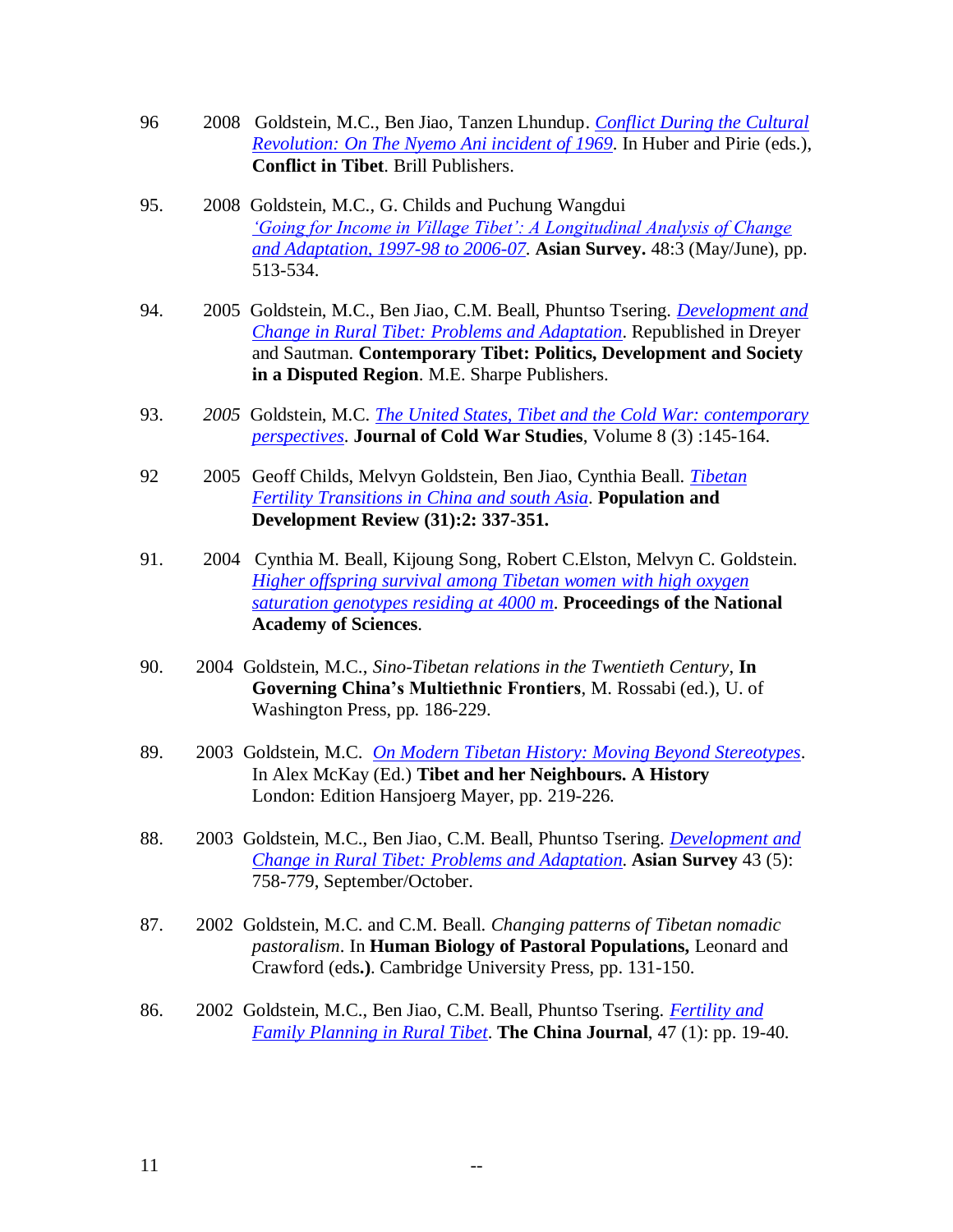[Translated into Chinese and published in Yu Zhen and Dawa Cairen (eds), **China's Ethnic Relations and Development** [zhongguo de minzu guanxihe minzu fazhan, pp. 221-247, 2003].

- 85. 1998 Goldstein. *[The Revival of Monastic Life in Drepung Monastery](http://www.case.edu/affil/tibet/documents/Di4700702151410.pdf)*. In Goldstein and Kapstein (eds.) **Buddhism in Contemporary Tibet: Religious Revival & Cultural Identity**. pp.15-52.
- 84. 1998 Goldstein. *Introduction*. In Goldstein and Kapstein (eds.) **Buddhism in Contemporary Tibet: Religious Revival & Cultural Identity**. pp.1-15.
- 83. 1998 *[The Dalai Lama's Dilemma](http://www.case.edu/affil/tibet/documents/Di4700702151408.pdf)***. Foreign Affairs.** 77 (1):83-97**.**
- 82. 1997 Beall, Cynthia M., K.P. Strohl, J. Blangero, S. Williams-Blangero, G.M. Brittenham, and Melvyn C. Goldstein. *[Quantitative Genetic Analysis of](http://www.case.edu/affil/tibet/booksAndPapers/Quantitative_Genetic.pdf) [Arterial Oxygen Saturation in Tibetan Highlanders](http://www.case.edu/affil/tibet/booksAndPapers/Quantitative_Genetic.pdf)*. **Human Biology** 69(5):597-604.
- 81. 1996 Cynthia M. Beall, J. Henry, C. Worthman & M.C. Goldstein. *[Basal Metabolic rate and dietary seasonality among Tibetan](http://www.case.edu/affil/tibet/booksAndPapers/BMR.htm?nw_view=1294333067&) [nomads.](http://www.case.edu/affil/tibet/booksAndPapers/BMR.htm?nw_view=1294333067&)* **American J. of Human Biology**. 8: 361-70.
- 80. 1996 Melvyn C. Goldstein and Cynthia M. Beall. *[Growing old in](../CV%20Articles/Growing%20old%20in%20Tibet-%20tradition%20family%20and%20change.pdf) [Tibet—tradition, family and change.](../CV%20Articles/Growing%20old%20in%20Tibet-%20tradition%20family%20and%20change.pdf)* In **Aging. Asian Experiences Past and Present**. Suzanne. Formanek, and Sepp Linhart (eds.), pp. 155-176. Wien: Verlag de Österreichischen Akademie der Wissenschaftern.
- 79. 1995 *Tibet, China, and the United States: Reflections on the Tibet Question*. **Occasional Paper Series. The Atlantic Council of the United States.** pp.72.
- 78. 1994 Cynthia M. Beall, John Blangero, Sarah Williams-Blangero, and Melvyn C. Goldstein. *[Major Gene for Percent of Oxygen](http://www.case.edu/affil/tibet/booksAndPapers/Major%20Gene.pdf) [Saturation of Arterial Hemoglobin in Tibetan Highlanders](http://www.case.edu/affil/tibet/booksAndPapers/Major%20Gene.pdf)*. **Am. J. of Physical Anthropology**. 95: 271-76.
- 77. 1994 *[Change, conflict and continuity among a community of nomadic](../CV%20Articles/What_is_Tibet_NEW.pdf) [pastoralists in Western Tibet, -1950-90](../CV%20Articles/What_is_Tibet_NEW.pdf)* In. R. Barnett and S. Akinar (eds.) **Resistance and Reform in Tibet**. C. Hurst and Co.
- 76. 1993 *Nomadic pastoralists and the traditional political economy—a rejoinder to Cox.* **Himalayan Research Bulletin**.
- 75. 1993 Melvyn C. Goldstein and Yachun Ku. *[Income and Family Support among](http://www.case.edu/affil/tibet/documents/Incomeandfamilysupport.pdf) [Rural elderly in Zhejiang Province, China.](http://www.case.edu/affil/tibet/documents/Incomeandfamilysupport.pdf)* In. **Policy and Aging in**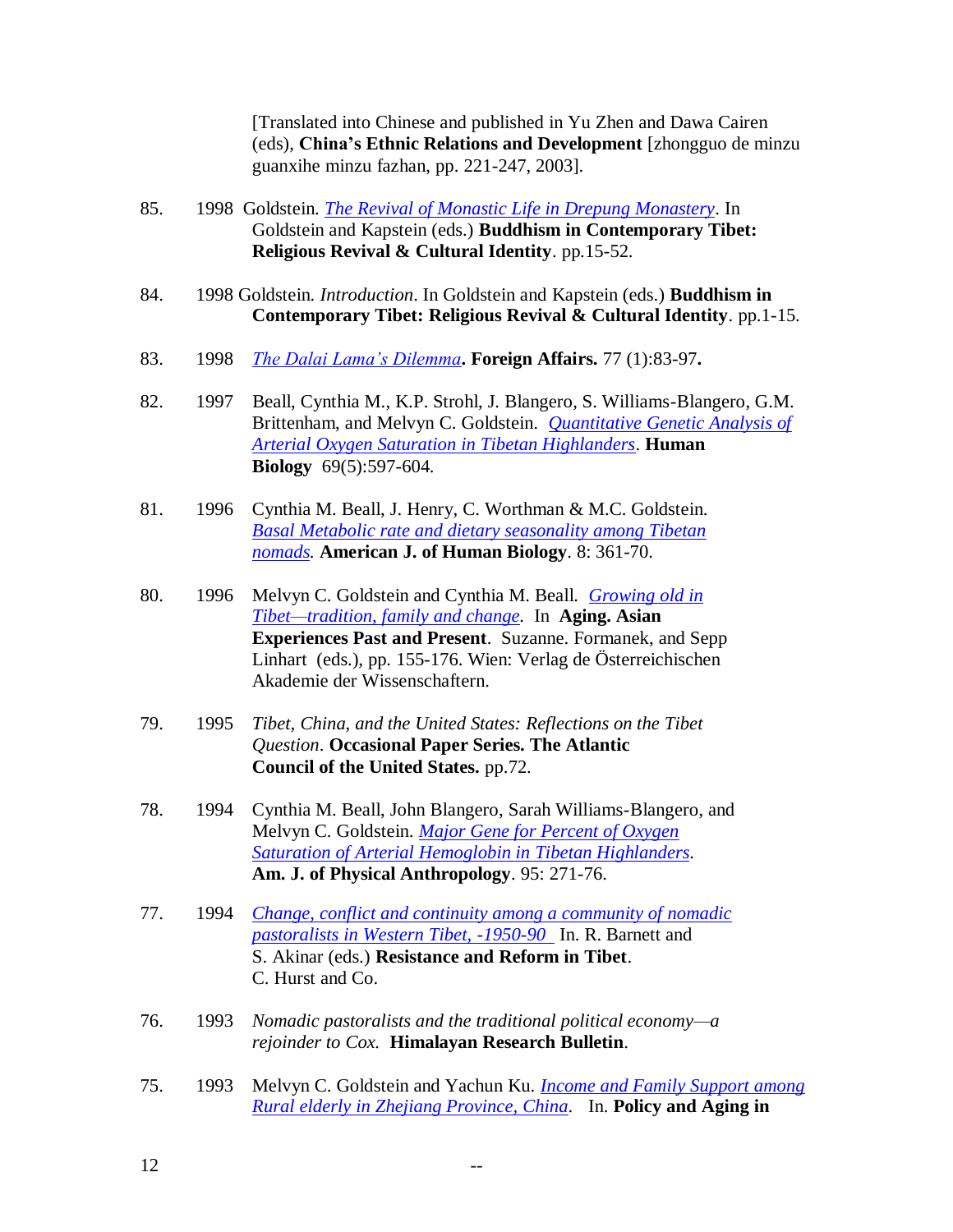**Contemporary.** Goldstein and Ikels (Editors). **J. of Cross Cultural Gerontology.** 8 (3): 197-223.

- 74. 1993 *Outside Instigation and the Disturbances in Tibet: A Rejoinder to Sharlho.* **The J. of Contemporary China**. 1 (4): 93-97.
- 73. 1993 Cynthia M. Beall and Melvyn C. Goldstein. *Dietary seasonality among Tibetan nomads.* **Research and Exploration.** 9 (4):477-79.
- 72. 1993 Cynthia M. Beall and Melvyn C. Goldstein. *Mongolian nomads.* **National Geographic Magazine**, May 1993.
- 71. 1992 Cynthia M. Beall and Melvyn C. Goldstein. *[High prevalence of](http://www.case.edu/affil/tibet/documents/HighPrevalence.pdf) [excess fat and central fat patterning among Mongolian](http://www.case.edu/affil/tibet/documents/HighPrevalence.pdf) [pastoral nomads.](http://www.case.edu/affil/tibet/documents/HighPrevalence.pdf)* **American J. of Human Biology**. 4 (6): 747-756.
- 70 1992 Harold H. Saunders, Melvyn C. Goldstein, Richard Holbrooke, Sidney R. Jones, David M. Lampton, and Dwight Perkins. **Tibet: Issues for Americans.** National Committee on United States-China Relations, Inc. China Policy Series. No. 4.
- 69. 1991 *[Tibetan lexicography](http://www.case.edu/affil/tibet/documents/Dictionary.pdf)* **An International Encyclopedia of Lexicography**. Berlin: Walter de Gruyter, 2548-2550.
- 68. 1991 A Response to Phintso Thonden. *Tibetan Review* 26(9):18-24.
- 67. 1991 Melvyn C. Goldstein and Cynthia M. Beall.) *Nomads on the Roof of the World*, in M. Howard and J. Dunaif-Hattis. **Anthropology: Understanding Human Adaptation.** ScottForesman.
- 66. 1991 *[Change and continuity in nomadic pastoralism on the Western](http://www.case.edu/affil/tibet/booksAndPapers/Change_and_Continuity_Nomadic_Tibet.htm?nw_view=1294332697&) [Tibetan plateau](http://www.case.edu/affil/tibet/booksAndPapers/Change_and_Continuity_Nomadic_Tibet.htm?nw_view=1294332697&)*. **Nomadic Peoples**. 28:105-23
- 65. 1991 *[Tibet: After the fall of Chamdo.](http://www.case.edu/affil/tibet/documents/AfterFallofChamdo.pdf)* **The Tibet Journal.** 26(1): 58-95.
- 64. 1991 Cincotta, R.P., P.J.vanSoest, J.B.Robertson, C.M. Beall, M.C. Goldstein. *[Foraging ecology of livestock on the Tibetan](http://www.cwru.edu/affil/tibet/booksAndPapers/foraging.html?nw_view=1294332640&) [changtang: a comparison of three adjacent grazing areas.](http://www.cwru.edu/affil/tibet/booksAndPapers/foraging.html?nw_view=1294332640&)* **Arctic and Alpine Research.** 23(2): 149-161.
- 63. 1991 Melvyn C. Goldstein and Cynthia M. Beall. *[China's Birth Control](http://www.case.edu/affil/tibet/booksAndPapers/china.birth.control.policy.in.the.tibet.autonomous.region.pdf) [Policy in the Tibet Autonomous Region](http://www.case.edu/affil/tibet/booksAndPapers/china.birth.control.policy.in.the.tibet.autonomous.region.pdf)* . **Asian Survey.** 31(3): 285-303.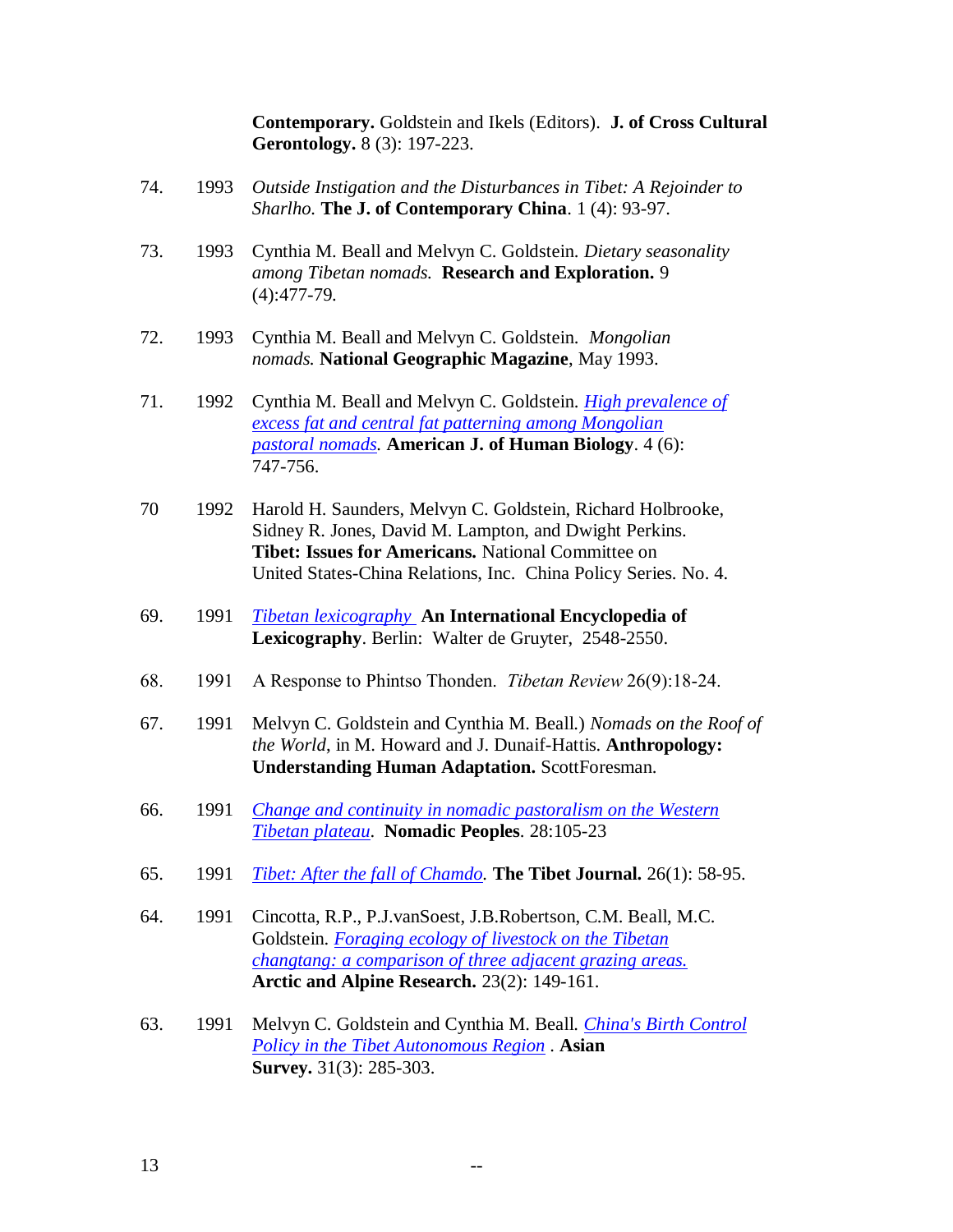- 62. 1990 *[The Dragon and the Snow Lion: The Tibet Question in the Twentieth](http://www.case.edu/affil/tibet/documents/DragonandSnowLion.pdf) [Century.](http://www.case.edu/affil/tibet/documents/DragonandSnowLion.pdf)* In **China Briefing**, A.J. Kane (ed.), Westview Press, pp. 129-168. Translated into Chinese and published in Study on Overseas Chinese, Sichuan China (in Chinese).
- 61. 1990 *[Religious Conflict in the Traditional Tibetan State](http://www.case.edu/affil/tibet/booksAndPapers/conflict.html?nw_view=1294332549&)*. In **Reflections on Tibetan Culture: Essays in Memory of T.V. Wylie**. L. Epstein and R. Sherburne, (eds.), Lewiston, N.Y.: Edwin Mellen.
- 60. 1990 Melvyn C. Goldstein, Y. Ku and C. Ikels. *[Household Composition of the elderly in two rural villages](http://www.case.edu/affil/tibet/documents/HouseholdComposition.pdf) [in the People's Republic of China](http://www.case.edu/affil/tibet/documents/HouseholdComposition.pdf) .* **J. of Cross Cultural Gerontology.** Vol.5, No.2.
- 59. 1990 Melvyn C. Goldstein, Cynthia M. Beall and R.P. Cincotta *[Indigenous nomadic pastoralism and ecological conservation](http://www.cwru.edu/affil/tibet/booksAndPapers/pastoralism.html?nw_view=1294332411&) [on Tibet's "Northern Plateau.](http://www.cwru.edu/affil/tibet/booksAndPapers/pastoralism.html?nw_view=1294332411&)"* **National Geographic Research,** Vol.6, No. 2, pp. 139-156.
- 58. 1990 Cynthia M. Beall and Melvyn C. Goldstein. *[Hemoglobin](../CV%20Articles/Hemoglobin%20Concentration.pdf) [Concentration, % oxygen saturation and arterial oxygen](../CV%20Articles/Hemoglobin%20Concentration.pdf) [content of Tibetan nomads at 4,850-5450 m.](../CV%20Articles/Hemoglobin%20Concentration.pdf)* **Hypoxia: The Adaptations.** J. R. Sulton, G. Coates and J.E. Remmers, (eds.) Toronto: B.C. Decker Inc.. pp. 51-66.
- 57. 1989 Melvyn C. Goldstein and Cynthia M. Beall. *[The remote world of](http://www.cwru.edu/affil/tibet/booksAndPapers/Remote%20World%20of%20Tibet)  [Tibet's nomads.](http://www.cwru.edu/affil/tibet/booksAndPapers/Remote%20World%20of%20Tibet)* **National Geographic Magazine** (June)
- 56. 1989 *[Freedom, servitude and the "Servant-serf" Nyima: a re-rejoinder to](http://www.case.edu/affil/tibet/booksAndPapers/mmdebate-mcg2.pdf) [Miller.](http://www.case.edu/affil/tibet/booksAndPapers/mmdebate-mcg2.pdf)* **The Tibet Journal**, XIV (2): 56-61.
- 55. 1989 Melvyn C. Goldstein and Cynthia M. Beall. *[The impact of China's](http://www.cwru.edu/affil/tibet/booksAndPapers/Impact_China_Reform_Policy.htm?nw_view=1294332258&) [reform policy on nomadic pastoralists in Western](http://www.cwru.edu/affil/tibet/booksAndPapers/Impact_China_Reform_Policy.htm?nw_view=1294332258&) Tibet.*  **Asian Survey***.* 29 (6): 619-641.
- 54. 1989 *On the political organization of nomadic pastoralists in western Tibet: a rejoinder to Cox.* **Himalayan Research Bulletin.** 8 (3): 15-17.
- 53. 1988 *[On the nature of the Tibetan peasantry: a rejoinder.](http://www.case.edu/affil/tibet/booksAndPapers/mmdebate-mcg1.pdf)* **The Tibet Journal.** 13 (1): 61-65.
- 52. 1988 Beall, Cynthia M., G.M. Brittenham, K.P. Strohl, J. Blangero, S. Williams-Blangero, Melvyn C. Goldstein, M.J. Decker, E. Vargas, M. Villena, R. Soria, and C. Gonzales. *[Hemoglobin Concentration of High-](http://www.case.edu/affil/tibet/booksAndPapers/Hemoglobin%20Conc-Tibetans.pdf)*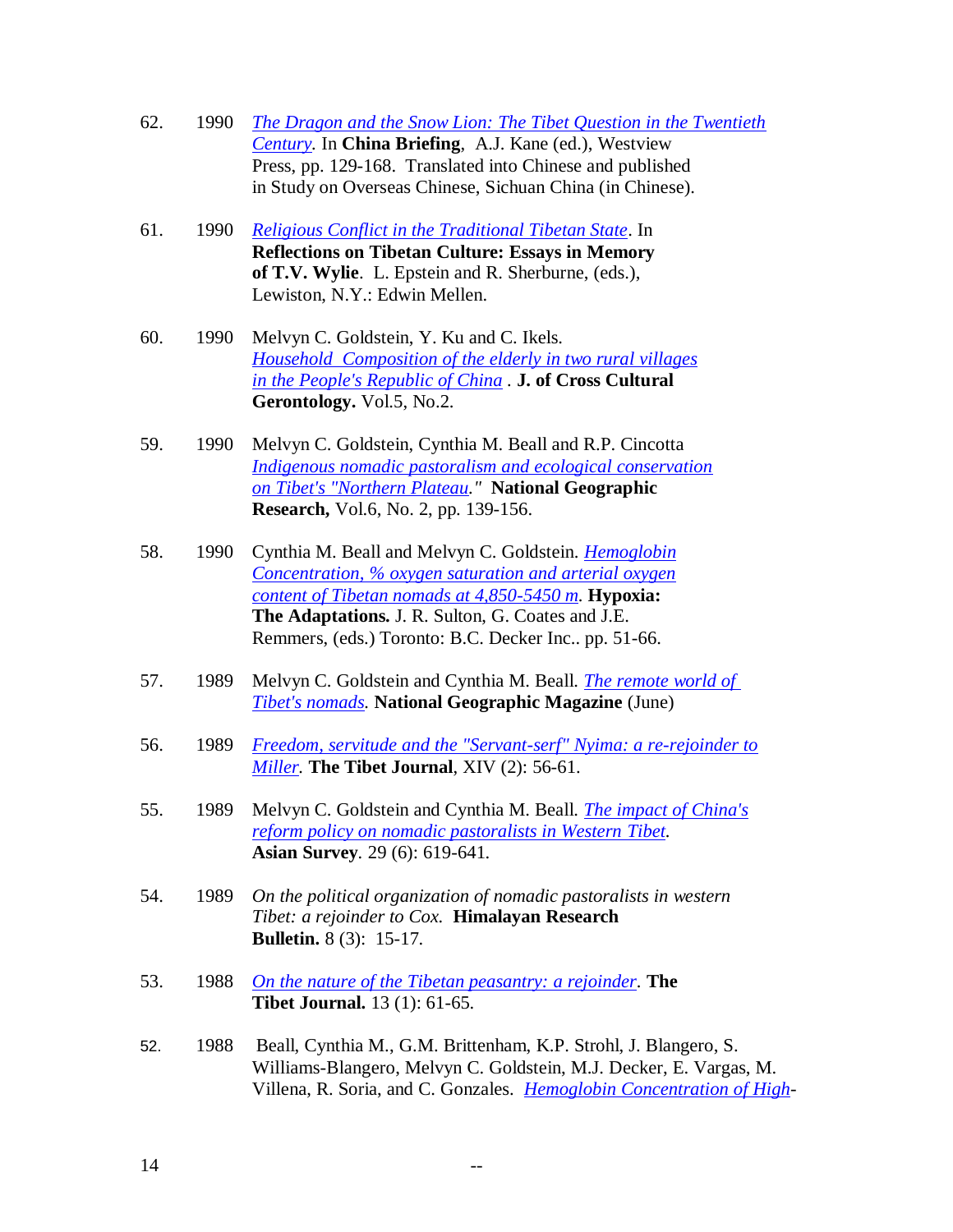*[Altitude Tibetans and Bolivian Aymara](http://www.case.edu/affil/tibet/booksAndPapers/Hemoglobin%20Conc-Tibetans.pdf)*. **American Journal of Physical Anthropology** 106:385-400.

- 51. 1988 Beall, C.M. and M.C. Goldstein. *[Sociocultural](http://www.case.edu/affil/tibet/documents/SocioculturalInfluences.pdf) [Influences on the Working Capacity of Elderly](http://www.case.edu/affil/tibet/documents/SocioculturalInfluences.pdf) [Nepali Men.](http://www.case.edu/affil/tibet/documents/SocioculturalInfluences.pdf)* **Capacity for Work in the Tropics.**  K.J. Collins and D.F. Roberts (eds.). Cambridge: Cambridge University Press, pp. 215-226.
- 50. 1987 *[When Brothers Share a Wife.](http://www.case.edu/affil/tibet/booksAndPapers/family.html?nw_view=1294331800&)* **Natural History.** March.

#### **Reprinted in:**

**Annual Editions: Anthropology-1988-89; Anthropology-1989-90; Anthropology-1990-91, Anthropology-1991-92, Anthropology-1992- 93, Anthropology-1993-94, Anthropology-1994-95, Anthropology-1995-96; , Anthropology-1996-97; Anthropology-1997-98; Anthropology-1998-99, Anthropology-1999-00, Anthropology-2000- 01, Anthropology 2001-02, Anthropology 2002-03, Anthropology 2003-04, Anthropology 2004-05, Anthropology 2005-06., Anthropology 2006-07, Anthropology 2008-09, Anthropology 2009-10, Anthropology 2010-11, Anthropology 2011-12.**

**Applying Cultural Anthropology, 1989, 1990, 1991, 1992, 1994, 1997, 1998, 1999, 2001, 2002, 2003, 2008. 2009.**

**Anthropologists at Work: An Introductory Reader, 2002.**

**Classic Readings in Cultural Anthropology, 2004**.

**Conformity and Conflict: Readings in Cultural Anthropology- 7th ed., 1989-1993, 8th ed. 1994, 9th ed. 1997, 10th ed. 1999, 12th edition, 2009 edition.**

Reprinted in: Whiteford, **The Human Portrait**, Prentice-Hall, 1992.

Reprinted in: Flowers, **Study Guide with readings for Cultural Anthropology**, McGraw-Hill, 1992.

Reprinted in: Chodkiewicz, **Peoples of the past and present,**  HBJ-Holt 1993.

Reprinted in: **Readings in Anthropology.** McGraw Hill, 1993

Reprinted in: **Jean Forward, ed. Readings in Anthropology.**  Kendall//Hunt, 2001

**.**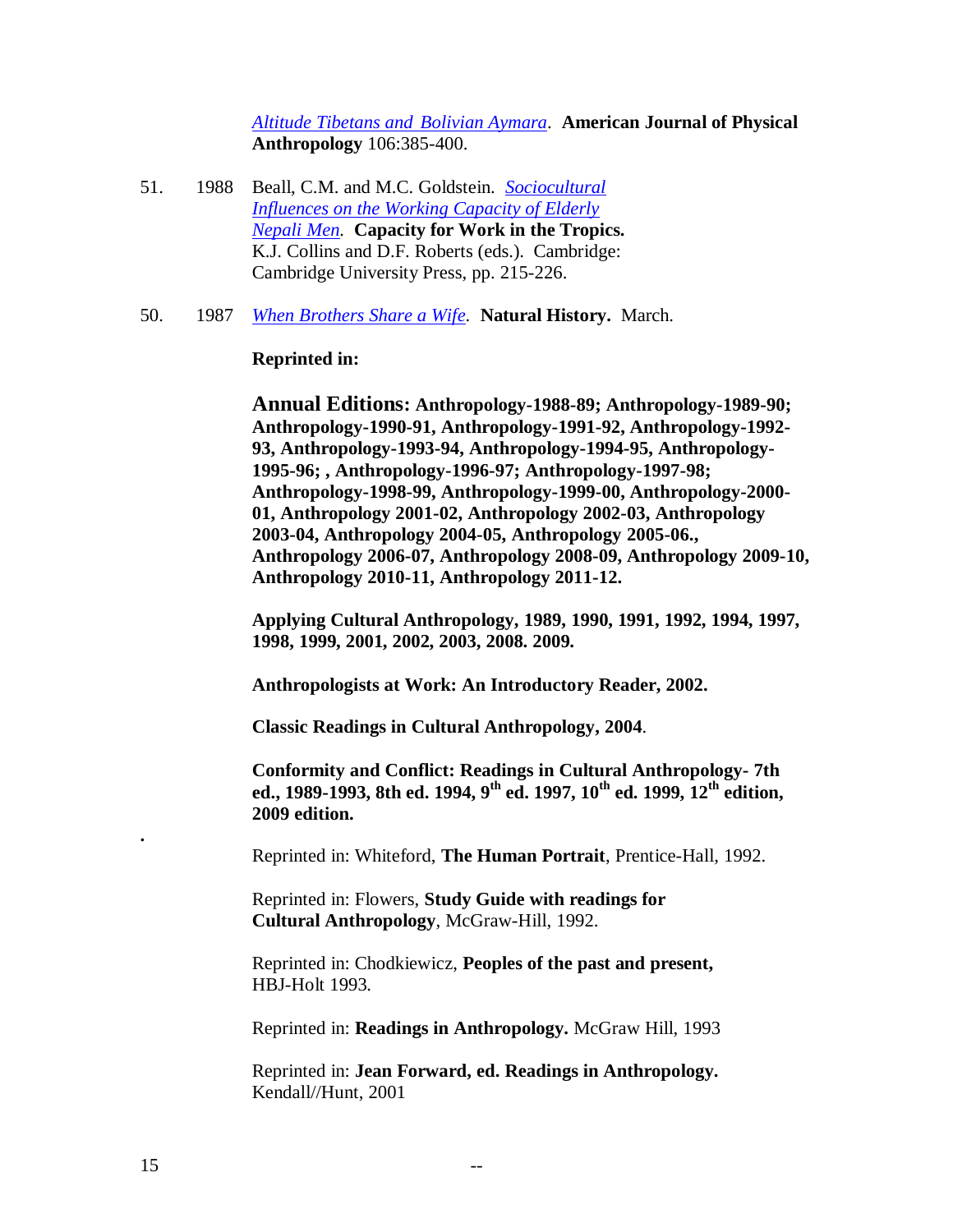- 49. 1987 Beall, C.M. and M.C. Goldstein. *[Hemoglobin Concentration of](http://www.case.edu/affil/tibet/booksAndPapers/Hemoglobin%20Concentration.pdf) [Nomads Permanently Resident at 4950m-5450m in Tibet.](http://www.case.edu/affil/tibet/booksAndPapers/Hemoglobin%20Concentration.pdf)* **American J. of Physical Anthropology.** 73(4):433-439.
- 48. 1986 *[Reexamining Choice, Dependency and Command in](http://www.case.edu/affil/tibet/booksAndPapers/mmdebate-orig.pdf) [the Tibetan Social System: Tax Appendages and](http://www.case.edu/affil/tibet/booksAndPapers/mmdebate-orig.pdf) [Other Landless Serfs.](http://www.case.edu/affil/tibet/booksAndPapers/mmdebate-orig.pdf)* **The Tibet Journal.** 9 (4): 79-112.
- 47. 1986 Goldstein, M.C., and C. M. Beall. *[Studying Nomads on](../CV%20Articles/Studying%20Nomads%20on%20the%20Tibetan%20Plateau.pdf) [the Tibetan Plateau.](../CV%20Articles/Studying%20Nomads%20on%20the%20Tibetan%20Plateau.pdf)* **China Exchange News.** 14 (4).
- 46. 1986 Goldstein, M.C. and C.M. Beall. *[Family Change, Caste](http://www.case.edu/affil/tibet/documents/FamilyChange.pdf) [and the Elderly in a Rural Locale in Nepal.](http://www.case.edu/affil/tibet/documents/FamilyChange.pdf)* **Journal of Cross**-**Cultural Gerontology.** 1(3): 305-317.
- 45. 1986 Schuler, S. and M.C. Goldstein. *[Family Planning from](../CV%20Articles/Family%20Planning%20from%20the%20Users%20and%20Non-Users%20Perspectives%201986.pdf) [the Users and Non-Users Perspectives: Reproductive](../CV%20Articles/Family%20Planning%20from%20the%20Users%20and%20Non-Users%20Perspectives%201986.pdf) [Decision-making in Urban Nepal.](../CV%20Articles/Family%20Planning%20from%20the%20Users%20and%20Non-Users%20Perspectives%201986.pdf)* **Studies in Family Planning.** 17(2): 65-77.
- 44. 1986 Beall, C.M. and M.C. Goldstein. *[Age Differences in](http://www.case.edu/affil/tibet/documents/AgeDifferences.pdf) [Sensory and Cognitive Function in an Elderly Non-](http://www.case.edu/affil/tibet/documents/AgeDifferences.pdf)[Western Population.](http://www.case.edu/affil/tibet/documents/AgeDifferences.pdf)* **Journal of Gerontology.**  41(3): 387-389.
- 43. 1986 Beall, C.M., J.K. Eckert and M.C. Goldstein. *Editorial: On Cross-Cultural Gerontology.* **Journal of Cross-Cultural Gerontology.**
- 42. 1986 Ross, J.L., J. Blangero, M.C. Goldstein and S. Schuler. *[The Proximate Determinants of Fertility in the](http://www.case.edu/affil/tibet/documents/ProximateDeterminants.pdf) [Kathmandu Valley Nepal.](http://www.case.edu/affil/tibet/documents/ProximateDeterminants.pdf)* **Journal of Biosocial Research.** 18(2).
- 41. 1985 Schuler, S., N. MacIntosh and M.C. Goldstein. *[Barriers to Contraceptive Use in Urban Nepal.](http://www.case.edu/affil/tibet/documents/Barriers.pdf)* **Studies in Family Planning.** Vol. 16 (5): 260-70.
- 40. 1985 Schuler, S.R. and M.C. Goldstein. *Reproductive Decision-making in Nepal from the User's and Nonuser's Perspective.* **Fertility Determinants Research Notes.** No. 7, December 1985, The Population Council
- 39. 1985 Beall, C.M. M.C. Goldstein and E.S. Feldman. *The Physical Fitness of Elderly Nepalese Farmers Residing in Rugged Mountain and Flat Terrain.*  **Journal of Gerontology.** 40(5): 529-535.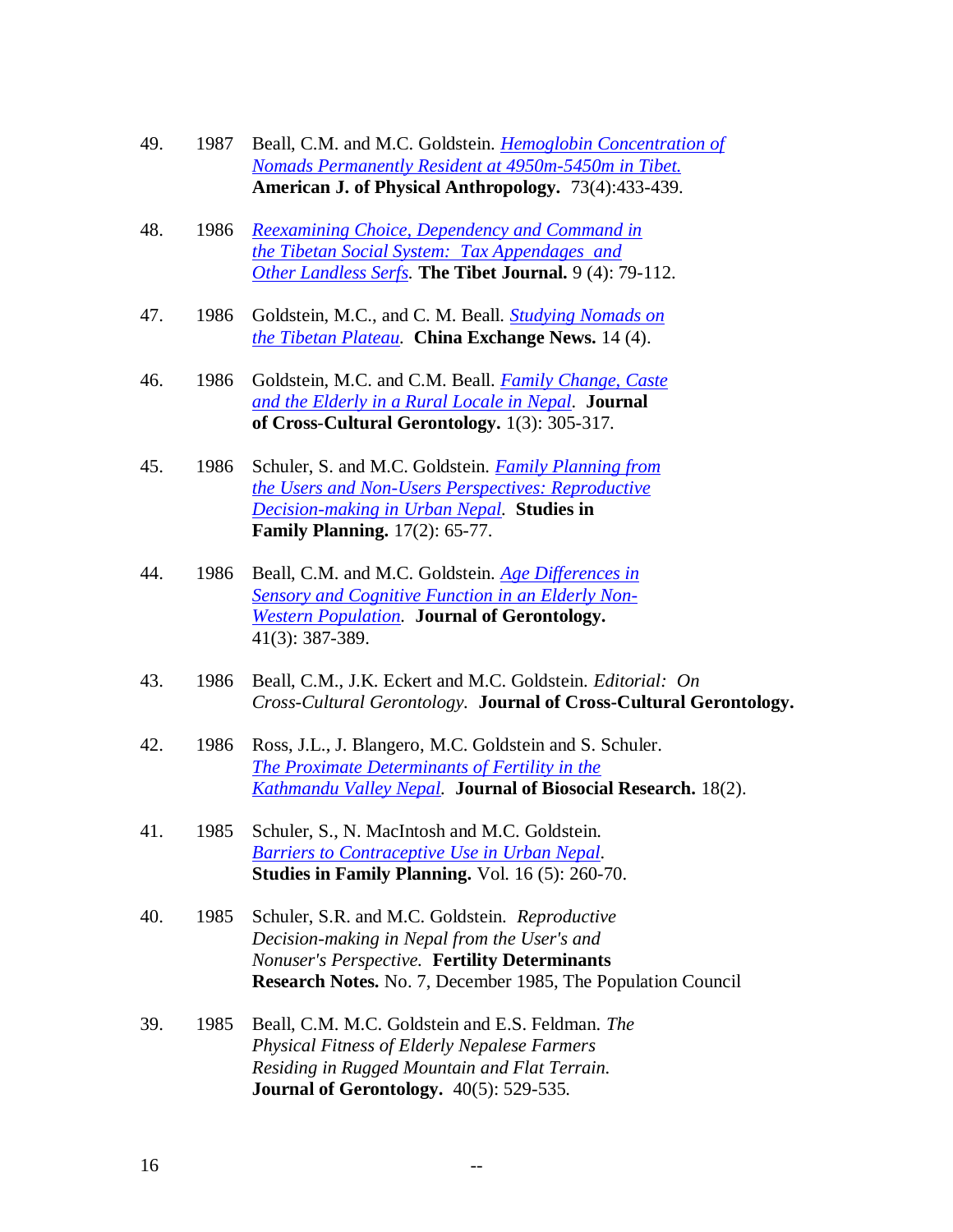- 38. 1985 Goldstein, M.C. and P. Tsarong. *[Deencapsulation and](../CV%20Articles/De-encapsulation%20and%20change%20in%20Ladakh.pdf)  [Change in Ladakh.](../CV%20Articles/De-encapsulation%20and%20change%20in%20Ladakh.pdf)* In M.K. Raha, **The Himalayan Heritage.** pp. 443-455
- 37. 1985 Goldstein M.C. and P. Tsarong. *[Tibetan Buddhist](http://www.case.edu/affil/tibet/booksAndPapers/buddhistmonasticism.PDF) [Monasticism: Social, Psychological and Cultural](http://www.case.edu/affil/tibet/booksAndPapers/buddhistmonasticism.PDF) [Implications.](http://www.case.edu/affil/tibet/booksAndPapers/buddhistmonasticism.PDF)* **The Tibet Journal.** 10(1): 14-31.
- 36. 1985 Beall, C.M., M.C. Goldstein and E.S. Feldman. *[Social](http://www.case.edu/affil/tibet/documents/Di4700702221306.pdf) [Structure and Intracohort Variation in Physical](http://www.case.edu/affil/tibet/documents/Di4700702221306.pdf)  [Fitness Among Elderly Males in a Traditional Third](http://www.case.edu/affil/tibet/documents/Di4700702221306.pdf) [World Society.](http://www.case.edu/affil/tibet/documents/Di4700702221306.pdf)* **Journal of the American Geriatrics Society.** 33(6): 406-412.
- 35. 1984 Goldstein, M.C., C.M. Beall and P. Tsarong. *[Response](../CV%20Articles/Response%20to%20Basu%20and%20Gupta%201984.pdf) [to Basu and Gupta's Comments on High Altitude](../CV%20Articles/Response%20to%20Basu%20and%20Gupta%201984.pdf) [Hypoxia, Culture and Human Fecundity/Fertility.](../CV%20Articles/Response%20to%20Basu%20and%20Gupta%201984.pdf)* **American Anthropologist.** 86(4): 996-997.
- 34. 1984 Goldstein, M.C., C.M. Beall and P. Tsarong. *[Response](../CV%20Articles/Response%20to%20Abelson%201984.pdf) [to Abelson.](../CV%20Articles/Response%20to%20Abelson%201984.pdf)* **American Anthropologist.** 86(3): 703-705.
- 33. 1984 Goldstein, M.C., C.M. Beall and P. Tsarong. *[On](../CV%20Articles/On%20Studying%20Fertility%20at%20High%20Altitude%201984.pdf) [Studying Fertility at High Altitude: A Rejoinder to](../CV%20Articles/On%20Studying%20Fertility%20at%20High%20Altitude%201984.pdf) [Hoff.](../CV%20Articles/On%20Studying%20Fertility%20at%20High%20Altitude%201984.pdf)* **American Anthropologist.** 86(2): 419-423.
- 32. 1983 Eckert, J.K. and M.C. Goldstein. *[An Anthropological](http://www.case.edu/affil/tibet/documents/IllnessBehavior.pdf) [Approach to the Study of Illness Behavior in an](http://www.case.edu/affil/tibet/documents/IllnessBehavior.pdf) [Urban Community.](http://www.case.edu/affil/tibet/documents/IllnessBehavior.pdf)* **Urban Anthropology.** Vol. 12, No. 2, pp. 125-138.
- 31. 1983 Goldstein, M.C., S. Schuler and J.L. Ross. *[Social and](../CV%20Articles/Social%20and%20Economic%20Forces%20Affecting%20Intergenerational%20Relations%20in%20Extended%20Families%20in%20a%20Third%20World%20country%201983.pdf) [Economic Forces Affecting Intergenerational](../CV%20Articles/Social%20and%20Economic%20Forces%20Affecting%20Intergenerational%20Relations%20in%20Extended%20Families%20in%20a%20Third%20World%20country%201983.pdf) [Relations in Extended Families in a Third World](../CV%20Articles/Social%20and%20Economic%20Forces%20Affecting%20Intergenerational%20Relations%20in%20Extended%20Families%20in%20a%20Third%20World%20country%201983.pdf) Country: [A Cautionary Tale from South Asia.](../CV%20Articles/Social%20and%20Economic%20Forces%20Affecting%20Intergenerational%20Relations%20in%20Extended%20Families%20in%20a%20Third%20World%20country%201983.pdf)* **Journal of Gerontology.** Vol. 38, pp. 716-24.
- 35. 1983 *Street Songs of Lhasa.* **Dra-nyen.** 7(1): 3-8.
- 30. 1983 Goldstein, M.C., J.L. Ross and S. Schuler. *[From a](http://www.case.edu/affil/tibet/documents/FromAMountain-Rural.pdf) [Mountain/Rural to Plains/Urban Society: Implications of](http://www.case.edu/affil/tibet/documents/FromAMountain-Rural.pdf) [the 1981 Nepalese Census.](http://www.case.edu/affil/tibet/documents/FromAMountain-Rural.pdf)* **Mountain Research and Development.** Vol. 3, No. 1, pp. 61-4.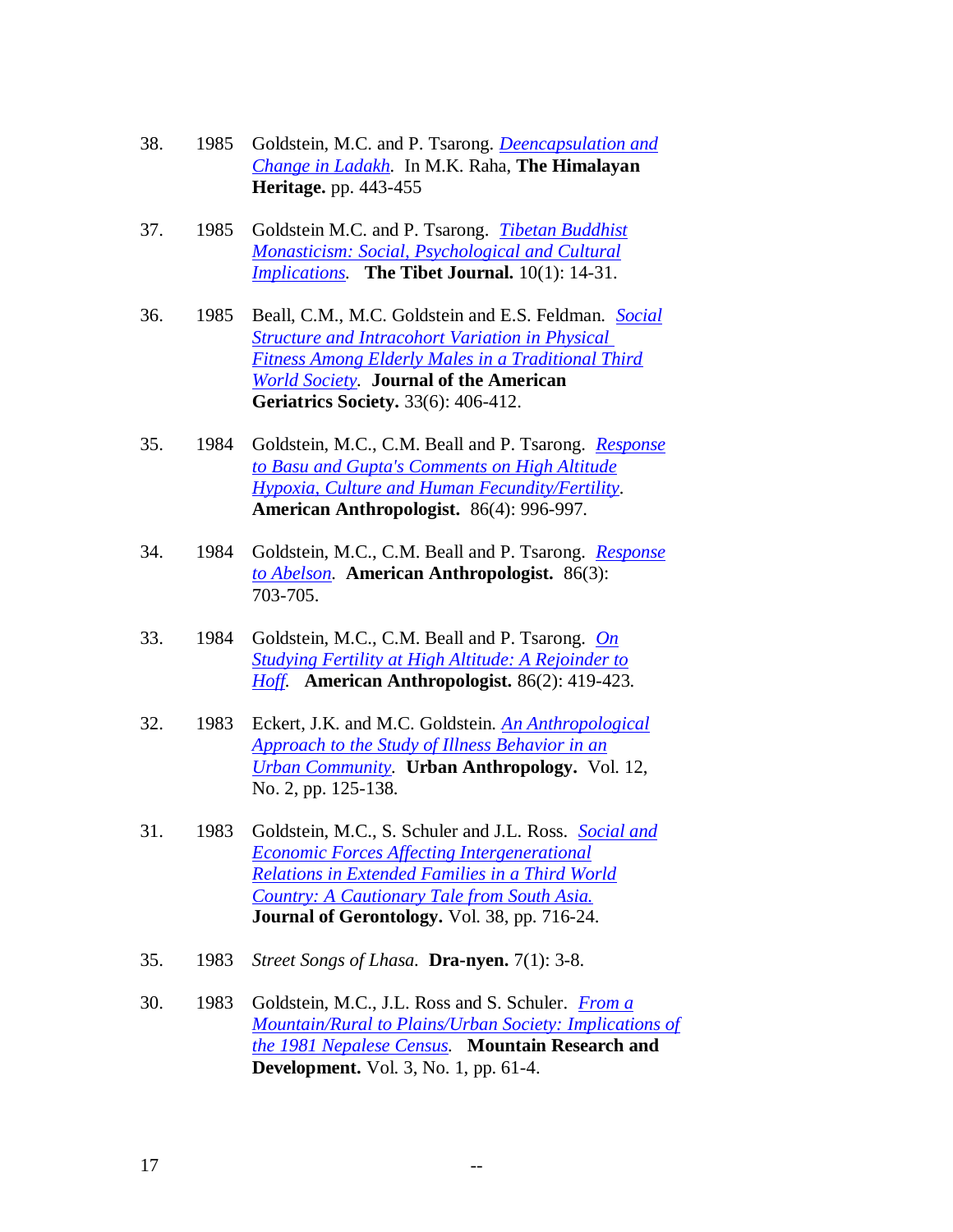- 29. 1983 Goldstein, M.C., P. Tsarong and C.M. Beall. *[High](http://www.case.edu/affil/tibet/documents/HighAtltitudeHypoxia.pdf) [Altitude Hypoxia, Culture and Human Fecundity/Fertility: a](http://www.case.edu/affil/tibet/documents/HighAtltitudeHypoxia.pdf) [Comparative Study.](http://www.case.edu/affil/tibet/documents/HighAtltitudeHypoxia.pdf)* **American Anthropologist.** Vol. 8, No. 1, pp. 28-50.
- 28. 1982 Goldstein, M.C. and C.M. Beall. *Tibetan Fraternal Polyandry and Sociobiology: A Rejoinder to Abernethy and Fernandez.* **American Anthropologist.** Vol. 8, No. 4, pp. 898-901.
- 27. 1982 Goldstein, M.C. and C.M. Beall. *Indirect [Modernization and the Status of the Elderly in a](http://www.case.edu/affil/tibet/documents/IndirectModernization.pdf) [Rural Third World Setting.](http://www.case.edu/affil/tibet/documents/IndirectModernization.pdf)* **Journal of Gerontology.**  37(6): 743-748.
- 26. 1982 *[Lhasa Street Songs: Political and Social Satire in](http://www.case.edu/affil/tibet/booksAndPapers/lhasa.street.songs.pdf) [Traditional Tibet.](http://www.case.edu/affil/tibet/booksAndPapers/lhasa.street.songs.pdf)* **The Tibet Journal***.* 7(1&2): 56-66.
- 25. 1982 Goldstein, M.C. and C.M. Beall. *Brief Note on Demographic Aspects of Aging in the Less Developed Countries.* **Association for Anthropology and Gerontology Newsletter.** 3(2).
- 24. 1982 Beall, C.M. and M.C. Goldstein. *[Biological Function,](http://www.case.edu/affil/tibet/documents/bio_fx_activity_elderly.pdf) [Activity and Dependency Among Elderly Sherpa in](http://www.case.edu/affil/tibet/documents/bio_fx_activity_elderly.pdf) [the Nepal Himalayas.](http://www.case.edu/affil/tibet/documents/bio_fx_activity_elderly.pdf)* **Social Science and Medicine.**  16(2): 135-141.
- 23. 1982 Beall, C.M. and M.C. Goldstein. *[Work, Aging and](http://www.case.edu/affil/tibet/documents/work_aging_dependency.pdf) [Dependency in a Sherpa Population in Nepal.](http://www.case.edu/affil/tibet/documents/work_aging_dependency.pdf)* **Social Science and Medicine.** 16(2): 141-149.
- 22. 1981 *[New Perspectives on Tibetan Fertility and Population](http://www.case.edu/affil/tibet/documents/NewperspectivesonTibetanFertility.pdf) [Decline.](http://www.case.edu/affil/tibet/documents/NewperspectivesonTibetanFertility.pdf)* **American Ethnologist.** 8(4): 721-729.
- 21. 1981 Goldstein, M.C. and C.M. Beall. *[Modernization and](http://www.case.edu/affil/tibet/documents/modernization_aging.pdf) [Aging: Views From the Rural, Preindustrial](http://www.case.edu/affil/tibet/documents/modernization_aging.pdf) [Hinterland in Nepal.](http://www.case.edu/affil/tibet/documents/modernization_aging.pdf)* **Human Organization.**  40(1): 48-56.
- 20. 1981 C.M. Beall and Goldstein, M.C. . *[Fraternal Polyandry](http://www.case.edu/affil/tibet/booksAndPapers/fraternalpolyandry.html?nw_view=1294330725&) [in N.W. Nepal: A Test of Sociobiological Theory.](http://www.case.edu/affil/tibet/booksAndPapers/fraternalpolyandry.html?nw_view=1294330725&)* **American Anthropologist.** 83(1): 5-12.
- 19. 1981 *[The Transformation of the Social Matrix of Tibetan](http://www.case.edu/affil/tibet/documents/Di4700702201454.pdf) Populations in the High Himalaya.* **Environmental**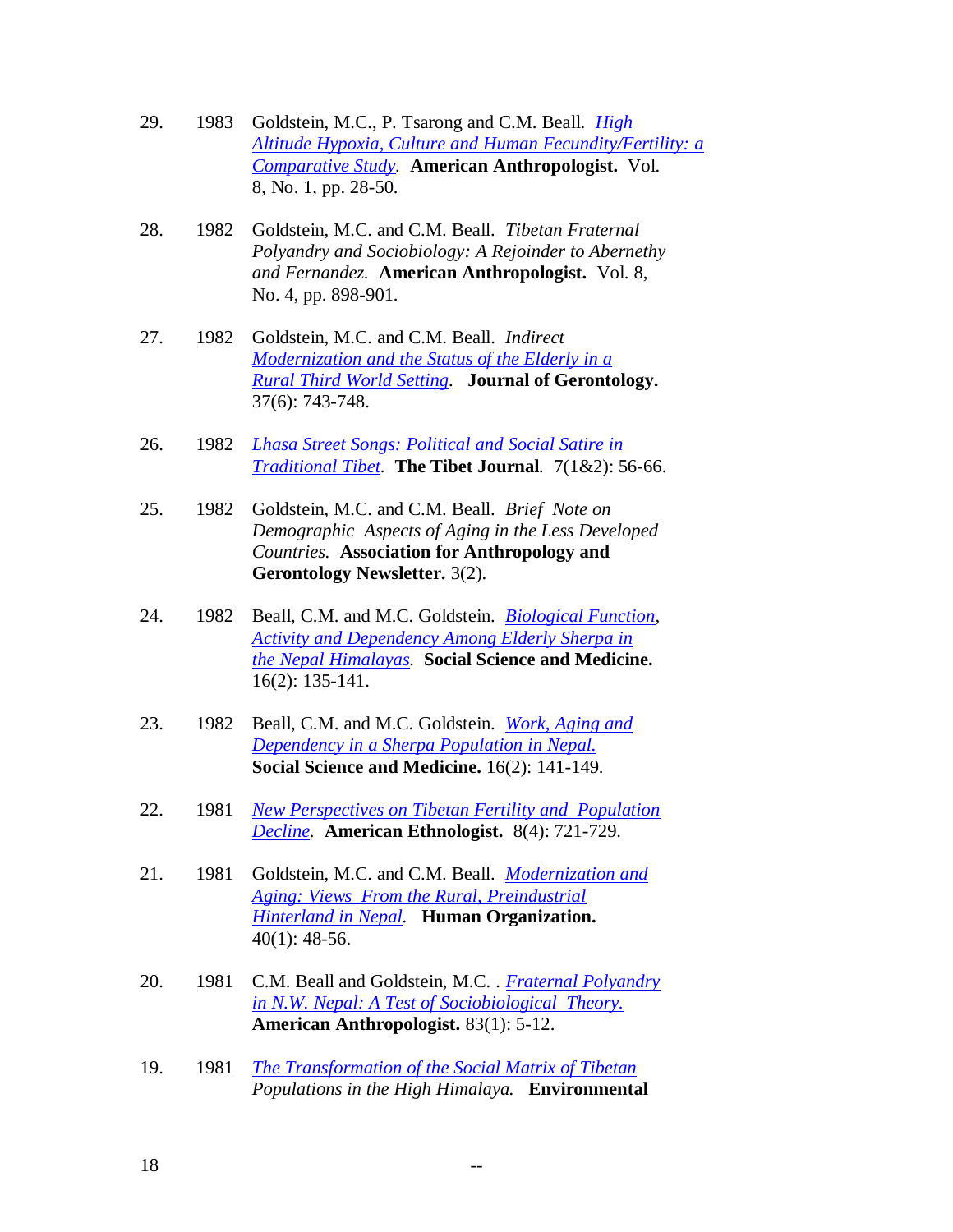**and Human Population Problems at High Altitude.** Pp. 101-105. Centre National de la Recherche Scientifique, Paris.

- 18. 1981 *[High Altitude Tibetan Populations in the Remote](http://www.case.edu/affil/tibet/documents/Di4700702201450.pdf) Himalaya: Social Transformation and its Demographic, Economic and Ecological Consequences.* **Mountain Research and Development.** 1(1): 5-18.
- 17. 1980 Goldstein, M.C. and C.M. Beall. *Growing Old in Helambu: Aging, Migration and Family Structure Among Sherpas.* **Contributions to Nepalese Studies.**  8(1): 41-56.
- 16. 1980 Goldstein, M.C. and D. Messerschmidt. *[The Significance of](../CV%20Articles/The%20Significance%20of%20Latitudinality%20in%20Himalayan%20Mountain%20Ecosystems%201980.pdf) [Latitudinality in Himalayan Mountain Ecosystems.](../CV%20Articles/The%20Significance%20of%20Latitudinality%20in%20Himalayan%20Mountain%20Ecosystems%201980.pdf)*  **Human Ecology.** 8(2): 117-135.
- 15. 1978 *[Adjudication and Partition in the Tibetan Stem](http://www.case.edu/affil/tibet/booksAndPapers/Stem_Family.pdf) Family.* D. Buxbaum (ed.), **Chinese Family Law and Social Change.**  University of Washington Press.
- 14. 1978 *[Pahari and Tibetan Polyandry Revisited.](http://www.case.edu/affil/tibet/booksAndPapers/pahari.html?nw_view=1294163221&)* **Ethnology.**  17(3): 325-327. Reprinted in M.K. Raha and P.C. Coomar (eds.) **Polyandry in India,** 1987. translated into Chinese and published in Vol. 2 of **Tibetan Studies (in Chinese)** in 2003.
- 13. 1977 *Culture, Population, Ecology and Development: A View From Northwest Nepal.* **Proceedings of the 1976 C.N.R.S. International Conference on the Ethnology of the Himalayas.** Paris, pp. 481-489.
- 12. 1977 *Population, Social Structure and Strategic Behavior: An Essay on Polyandry, Fertility and Change in Limi Panchayat.* **Contributions to Nepalese Studies.**  Vol. 4, No. 2, June, pp. 49-62.
- 11. 1976 *[Fraternal Polyandry and Fertility in a High Himalayan Valley](http://www.case.edu/affil/tibet/booksAndPapers/fraternal.html?nw_view=1294163162&) in Northwest Nepal.* **Human Ecology.** Vol. 4, No. 3, pp. 223-233.
- 10. 1975 *[Developmental Report on Limi Panchayat, Humla](http://www.case.edu/affil/tibet/booksAndPapers/limi.panchayat.pdf) District, Karnali Zone.* **Contributions to Nepalese Studies**